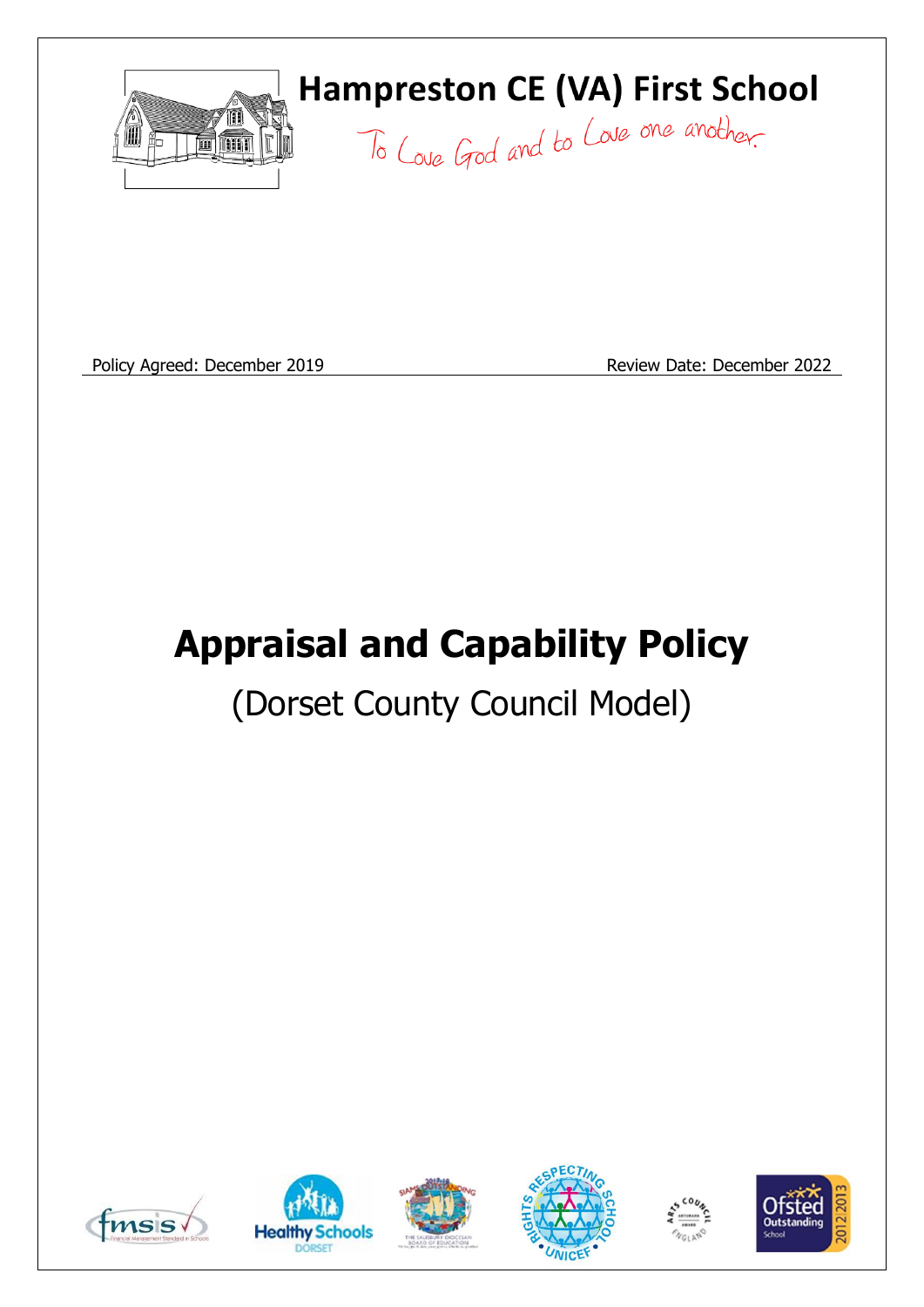To be read in conjunction with the Appraisal and Capability Procedure for Teachers and Guidance documents.

#### **1. Introduction**

1.1 Revised appraisal arrangements were introduced in 2012 in the Education (School Teachers' Appraisal) Regulations 2011. These arrangements are optional for academies.

1.2 From September 2014 pay progression for teachers has been based on their performance and achievement of objectives as reflected in their appraisal. The School's annual Pay Policy for teachers will set out what will be taken into consideration in determining pay progression. The text in bold in this policy covers information required by the Appraisal Regulations or School Staffing Regulations

1.3 Appraisal is central to both school improvement and teachers' personal development, as an on-going supportive process.

1.4 The school values good standards of performance and expects all employees to adhere to all school's standards, including Teachers Standards\*. Teachers' performance is assessed against the relevant standards and also against their objectives.

1.5 Performance management runs through from appraisal to capability, hence their combination in the format of this policy, which also reflects the approach in the DfE model Appraisal and Capability Policy.

1.6 Capability refers to the fitness and ability of an employee to carry out satisfactorily, the job they are employed to do. Capability is assessed by reference to skills, aptitude, health or any other physical or mental quality.

1.7 A lack of capability can be defined as 'a situation in which an employee fails consistently to perform their duties to an acceptable standard' (ACAS). There is a need to differentiate between the issues causing the consistent failing to perform their duties – it may be incapability due to a lack of skills and need for development or incapability due to an underlying medical issue (medical incapability), which is dealt with separately in accordance with the Attendance Management Policy.

1.8 This Capability policy specifically deals with incapability due to a lack of skills or aptitude; it will be applied when a teacher's performance has seriously fallen below required standards. The aim is to improve the achievement of staff and students and to raise standards across the school.

1.9 This policy is based upon the ACAS Code of Practice, incorporates relevant legislation and should be read in conjunction with the Appraisal and Capability Procedure for Teachers and Guidance documents. It has been agreed following consultation with recognised trade unions and has been adopted by the Governing Body.

#### **Teachers' Standards**

The Teachers' Standards set a clear baseline of expectations for the professional practice and conduct of teachers and define the minimum levels of practice expected. The appraisal will include an assessment of the teacher's performance against the relevant standards.

The School has set out its expectations of the standards applying to teachers at different stages in their careers in Annex 2 which has been made available to teachers in the school.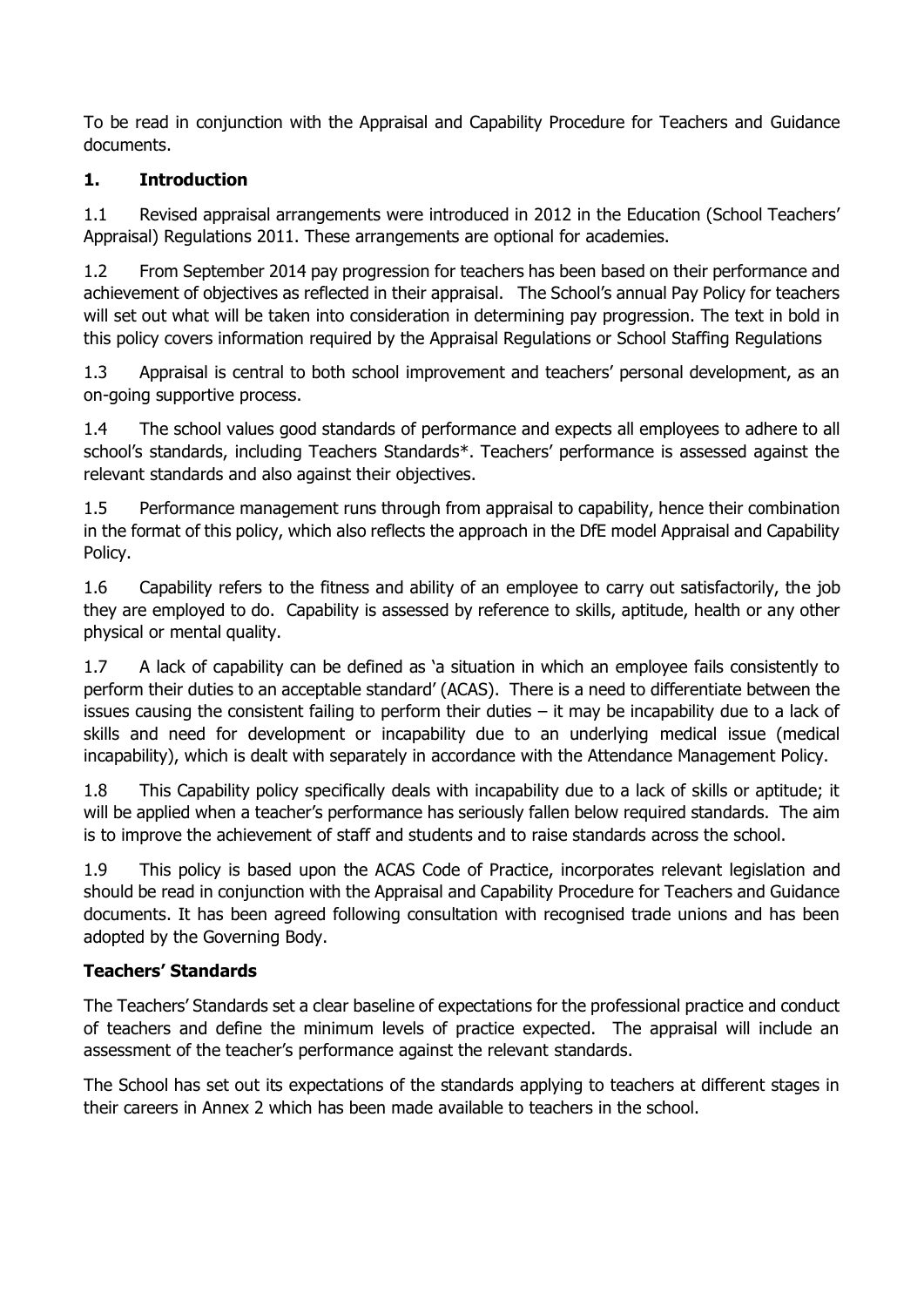#### **2 Scope**

2.1 The policy applies to all teachers, including the Head teacher employed by the school except teachers on contracts of less than one term and those undergoing induction (i.e. NQTs).

2.2 The Appraisal regulations do not apply whilst a teacher is the subject of the formal capability procedure

2.3 Where identified performance issues are in respect of the Head teacher, references to the Head teacher should be replaced by Chair of Governors.

2.4 Reference to Teachers' standards applies to all teaching staff where those standards apply (for academies and free schools state arrangement regarding use of standards).

#### **3 Purpose**

3.1 This policy sets out the framework for a clear and consistent assessment of the overall appraisal of teachers, including the head teacher, and for supporting their development within the context of the school's improvement plan and the standards expected of teachers. It is not, however, intended to replace or restrict the normal day to day management and supervision of employees.

3.2 An effective appraisal process should:

- Identify, celebrate and disseminate good practice
- Identify areas for staff to improve their professional skills
- Identify performance that is below the standard expected and provide a supportive system to improve performance
- Include a recommendation on pay progression for the teacher
- Be an integral part of a school's self-evaluation process.

3.3 The aim of the Capability policy is to assist schools and employees in situations where the capability of a teacher is unsatisfactory; it provides a consistent and fair approach for dealing with capability issues where standards fall seriously short of requirements aiming to improve performance and raise standards.

#### **4 Key principles**

#### 4.1 Confidentiality

• The whole appraisal and capability processes and the statements generated under them, in particular, will be treated with strict confidentiality at all times.

• Only the Head teacher and the employee's line manager or, where s/he has more than one, each of her/his line managers will be provided with access to the employee's plan recorded in her/his statement, upon request, where this is necessary to enable the line manager to discharge her/his line management responsibilities. Employees will be told who has requested and has been granted access.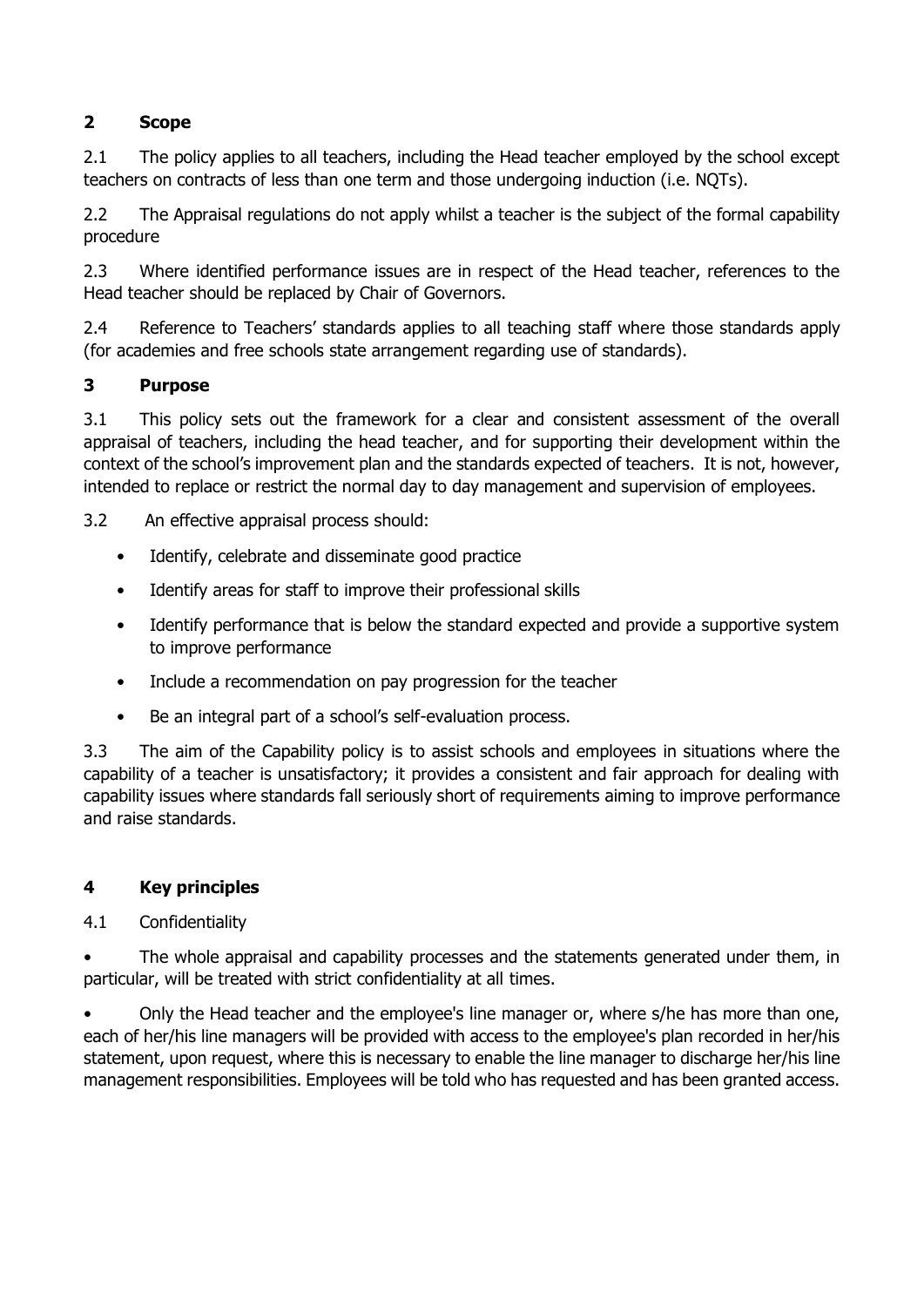#### 4.2 Conflict of interest

In any circumstances where an individual believes that their part of the appraisal or capability process may constitute a 'conflict of interest' they should declare this and/or absent themselves from any part of the process where such a conflict would prevail.

#### 4.3 Consistency of treatment and fairness

The Governing Body is committed to ensuring consistency of treatment and fairness in the operation of appraisal, pay progression and capability processes.

To ensure this in relation to appraisals the following provisions are made regarding moderation, quality assurance and objective setting.

#### Quality assurance

The Head teacher has determined that s/he will be the reviewer for all teachers.

#### 4.3 Support and facilitate improvement

4.3.1 The Head teacher and their Governing Body are committed to helping their employees achieve high quality performance standards and to ensure that employees are supported in achieving those standards.

4.3.2 The school will seek to ensure that all employees are provided with appropriate induction and supervision. All employees will receive regular appraisal as set out in the School's Appraisal Policy. Performance targets will be agreed, established and regularly reviewed.

4.3.3 Employees experiencing difficulties will be provided with appropriate support to facilitate their improvement.

#### 4.4 Monitoring and Evaluation

- The governing body will monitor the operation and outcomes of appraisal arrangements.
- The head teacher will provide the governing body with a written report on the operation of the school's appraisal policy annually. The report will not contain any information which would enable any individual to be identified. The report will include:
	- the operation of the Appraisal and Capability policy;
	- the effectiveness of the school's Appraisal Procedures;
	- •Teachers' training and development needs.
- The Head teacher will also report on whether there have been any appeals or representations on an individual or collective basis on the grounds of alleged discrimination under any of the categories above.
- 4.5. Addressing Concerns
- 4.5.1 Any concerns will be addressed promptly, fairly and consistently.

4.5.2 Initial concerns regarding the standard of work performance of the teacher should generally be discussed with the employee by the Head teacher (or delegated Manager or Deputy) as appropriate, via the normal supervisory process or via the Appraisal cycle. The Capability Procedure applies only to teachers or Head teachers about whose performance there are serious concerns and provides a means whereby more serious issues may be dealt with.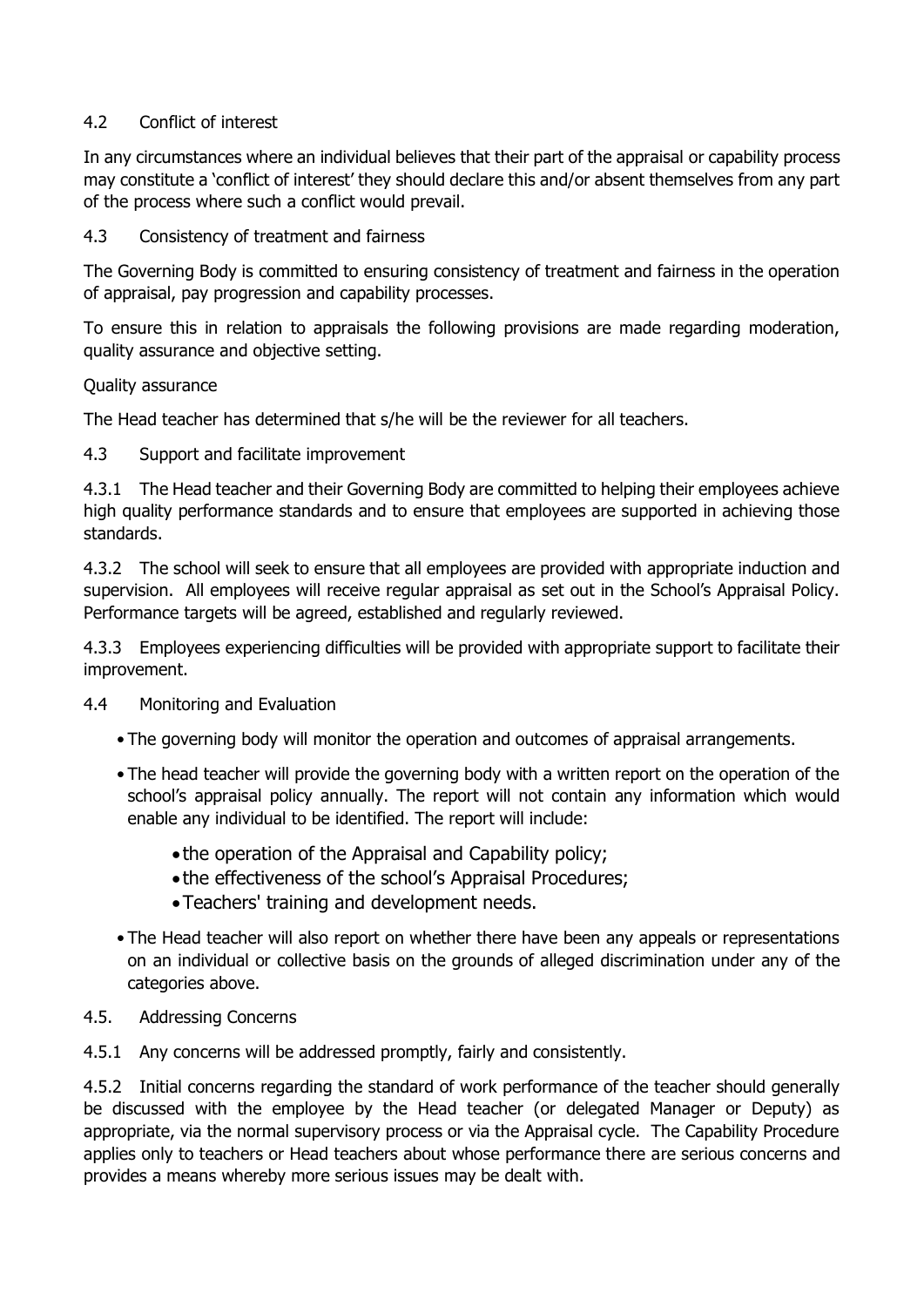#### 4.6 Appraisal/Capability and ill-health

If implementing the Appraisal/Capability policy triggers an episode of sickness absence a prompt referral to Occupational health will be arranged to assess the employee's health and fitness for employment. The Appraisal/Capability Policy will be on hold during any period of sickness absence and phased return to work.

#### **5 APPRAISAL**

- 5.1 The Appraisal Cycle
	- The appraisal cycle will run on an annual basis. The appraisal period will normally run from October to July
	- Appraisal planning, reviews and pay recommendations must be completed for all teachers by 31 November and for head teachers by 31 December.
	- The appraisal cycle will begin with a planning meeting and end with a review meeting. Midyear review meetings may also be held if agreed and considered necessary.
	- Teachers, who are employed on a fixed term contract of less than one year, will have their appraisal managed in accordance with the principles underpinning the provisions of this policy. The length of the cycle will be determined by the duration of their contract.
	- Where a teacher starts their employment at the school part-way through a cycle, the head teacher or, in the case where the teacher is the head teacher, the governing body shall determine the length of the first cycle for that teacher, with a view to bringing his cycle into line with the cycle for other teachers at the school as soon as possible.
	- Where a teacher transfers to a new post within the school part-way through a cycle, the head teacher or, in the case where the teacher is the head teacher, the governing body shall determine whether the cycle shall begin again and whether to change the reviewer.
	- Where an appraisal cycle is impacted by sickness absence, reviews should be rearranged as soon as practicable upon the employee's full return to work and there will be no detrimental effect on the employee. The employee's performance will be evaluated on their work up to the point of their absence and account taken of the timescale of the cycle.

#### 5.2 Appraisers

- 5.2.1 Appraisers (for the Head teacher)
	- The head teacher will be appraised by the Governing Body, supported by an external adviser.
- 5.2.2 Appraisers (for Teachers)
	- All reviewers must be appropriately trained to review appraisal effectively and ensure equal treatment.
	- In the case where the Head teacher is not the teacher's line manager, the Head teacher may delegate the duties imposed upon the reviewer, in their entirety, to the teacher's line manager. In this school the head teacher has decided that: **The Head teacher will be the reviewer for all teachers in this school.**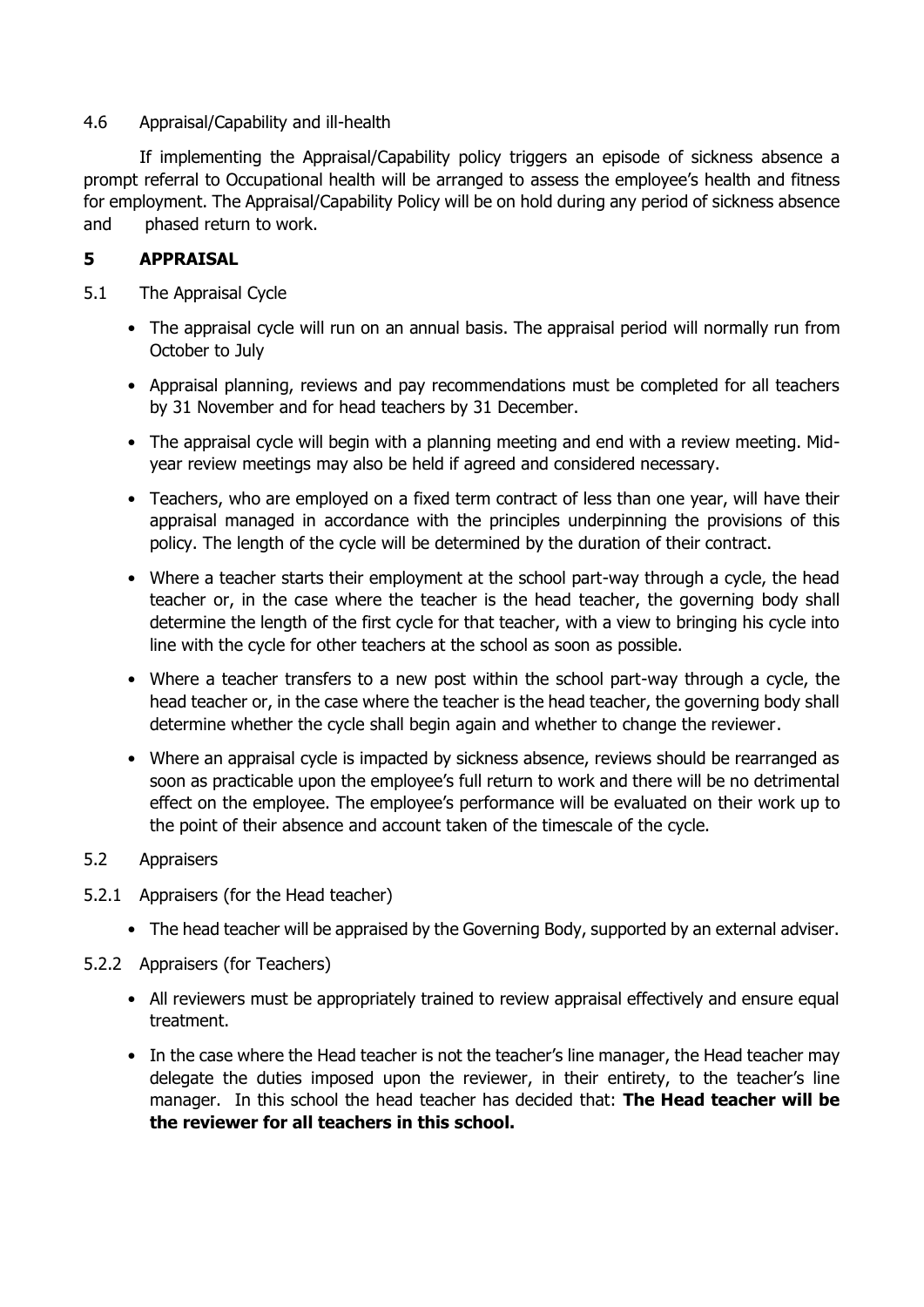- Where a teacher is of the opinion that the person to whom the head teacher has delegated the reviewer's duties is unsuitable for professional reasons, s/he may submit a written request to the head teacher for that reviewer to be replaced, stating those reasons.
- Where it becomes apparent that the reviewer will be absent for the majority of the cycle or is unsuitable for professional reasons the head teacher may perform the duties himself/herself or delegate them in their entirety to another teacher.
- Where this teacher is not the appraisee's line manager the teacher will have an equivalent or higher status in the staffing structure as the teacher's line manager.
- All line managers to whom the head teacher has delegated the role of reviewer will receive appropriate preparation for that role.
- 5.3 Objectives
	- The objectives agreed with each appraisee will contribute to the school's plans for school improvement, improving pupil progress and the professional development of the teacher. See guidance on 'Setting Objectives' Toolkit Appendix 4.
	- The objectives set will be rigorous, challenging, achievable, time-bound, fair and equitable in relation to teachers with similar roles/responsibilities, and experience and hours. They should reflect the need for a satisfactory work-life balance. For part-time staff they will be proportionate to hours worked.
	- They shall also take account of the teacher's professional aspirations and any relevant pay progression criteria, including preparation for threshold application.
	- The reviewer and appraisee will seek to agree the objectives but where a joint determination cannot be made the reviewer will make the determination. The objectives must be reasonable within the timescale allowed.
	- The objectives should be fair when judged with employees in similar roles but will normally be more challenging as a teacher progresses.
	- Appraisees who have responsibilities outside the classroom should normally expect to have objectives related to those responsibilities included, e.g. leadership of a subject.

In this school (choose as applicable):

- All teachers, including the head teacher, will have no more than 3 objectives. (3 is recommended as the maximum.) However, in certain circumstances (e.g. for part-time staff) fewer than 3 would may be appropriate (e.g. for part-time staff, where workload should be proportionate); in exceptional circumstances it may be acceptable to set more than 3 objectives but the workload attached to these must be proportionate to the workload involved in 3 objectives.
- Teachers, including the head teacher, will not necessarily all have the same number of objectives.
- Though appraisal is an assessment of the overall appraisal of teachers and the head teacher, objectives cannot cover the full range of a teacher's roles or responsibilities. Objectives will therefore, focus on the priorities for an individual for the cycle.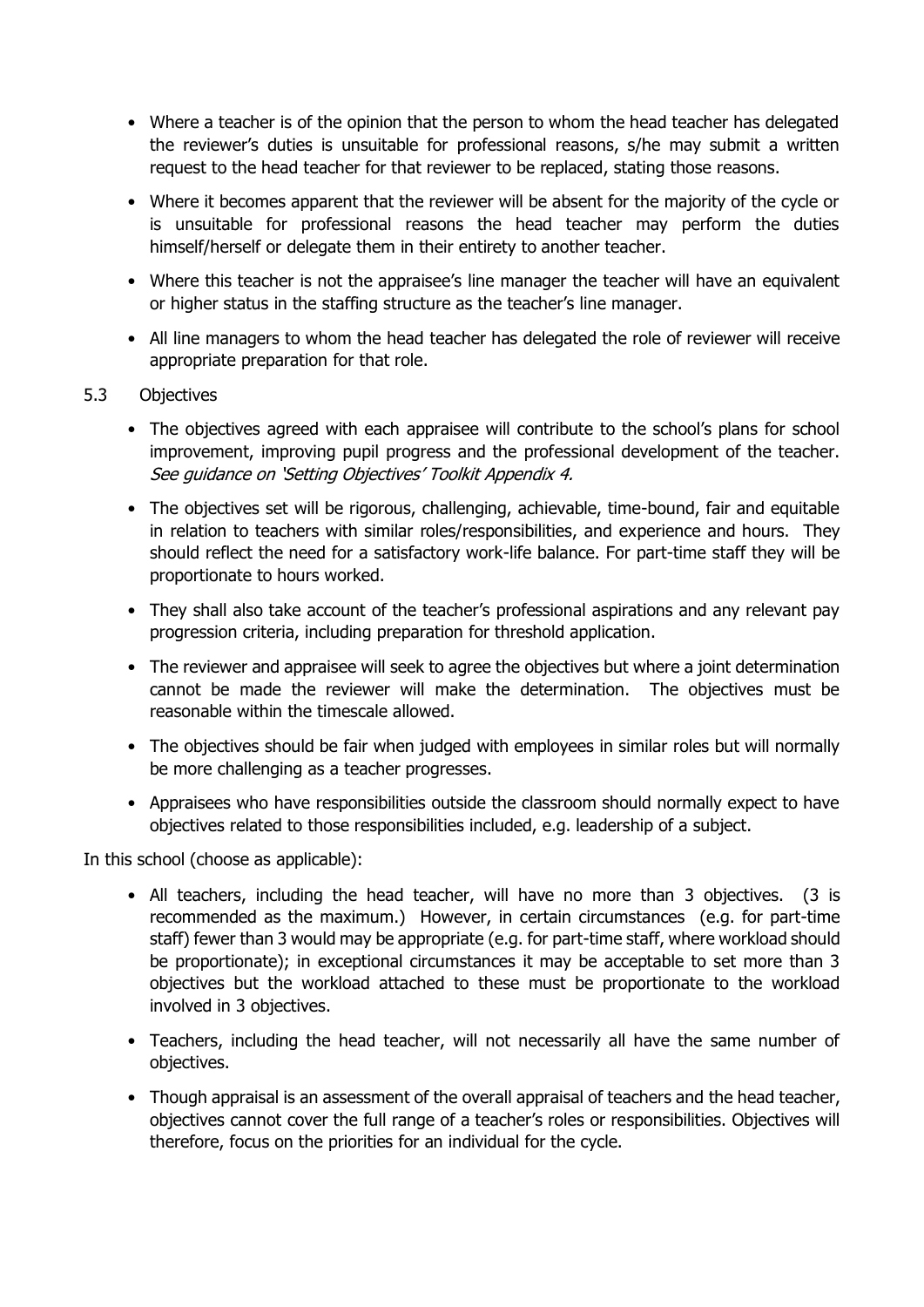• At the review stage it will be assumed that those aspects of a teacher's roles or responsibilities not covered by the objectives or any amendment to the statement which may have been necessary in accordance with the provisions of the regulations and professional standards have been carried out satisfactorily.

#### 5.4 Review

#### 5.4.1 Observation

- The number and type of classroom observation will depend on the individual circumstances of the appraisee and the overall needs of the school. Normally no more than three visits will be made unless additional visits are required to address significant concerns have been identified and these have been documented with appropriate evidence.
- In any observation of a teacher's practice, clear criteria about how that practice will be judged should be established and shared with the teacher before any observation has taken place.
- Toolkit Appendix 2 is a model observation policy and it is strongly recommended that schools adopt this policy.
- This school will not grade observations for the purpose of appraisal.
- In addition to formal observation, head teachers or other leaders may "drop in" in order to evaluate the standards of teaching and learning and to check that high standards of professional performance are established and maintained. This will be part of the school's self-evaluation and is not part of the appraisal process. The school has a separate protocol for drop-in visits.

#### 5.4.2 Development and Support

Appraisal is a supportive process which will be used to inform continuing professional development – see 5.5 below.

#### 5.4.3 Feedback

Appraisees will receive feedback on their performance throughout the year and as soon as practicable after any observation and normally within 5 working days. (Schools to indicate any particular points in the year when this might happen  $-$  e.g. linked to assessments of pupil results or department reviews).

#### 5.4.4 Formal Assessment

- At the end of the cycle, each appraisee's performance will be formally assessed.
- This assessment is the end point to the formal process but performance and development priorities will be considered and addressed on a continuous basis throughout the year in a series of informal meetings which will take place (e.g. once a term). This process should not lead to additional objectives being set but there could be modification to existing objectives.
- There should be no 'surprises' at the end of the review period. If the reviewer has any concerns about performance, these should be discussed with the appraisee as soon as possible so that s/he has an opportunity to address these issues.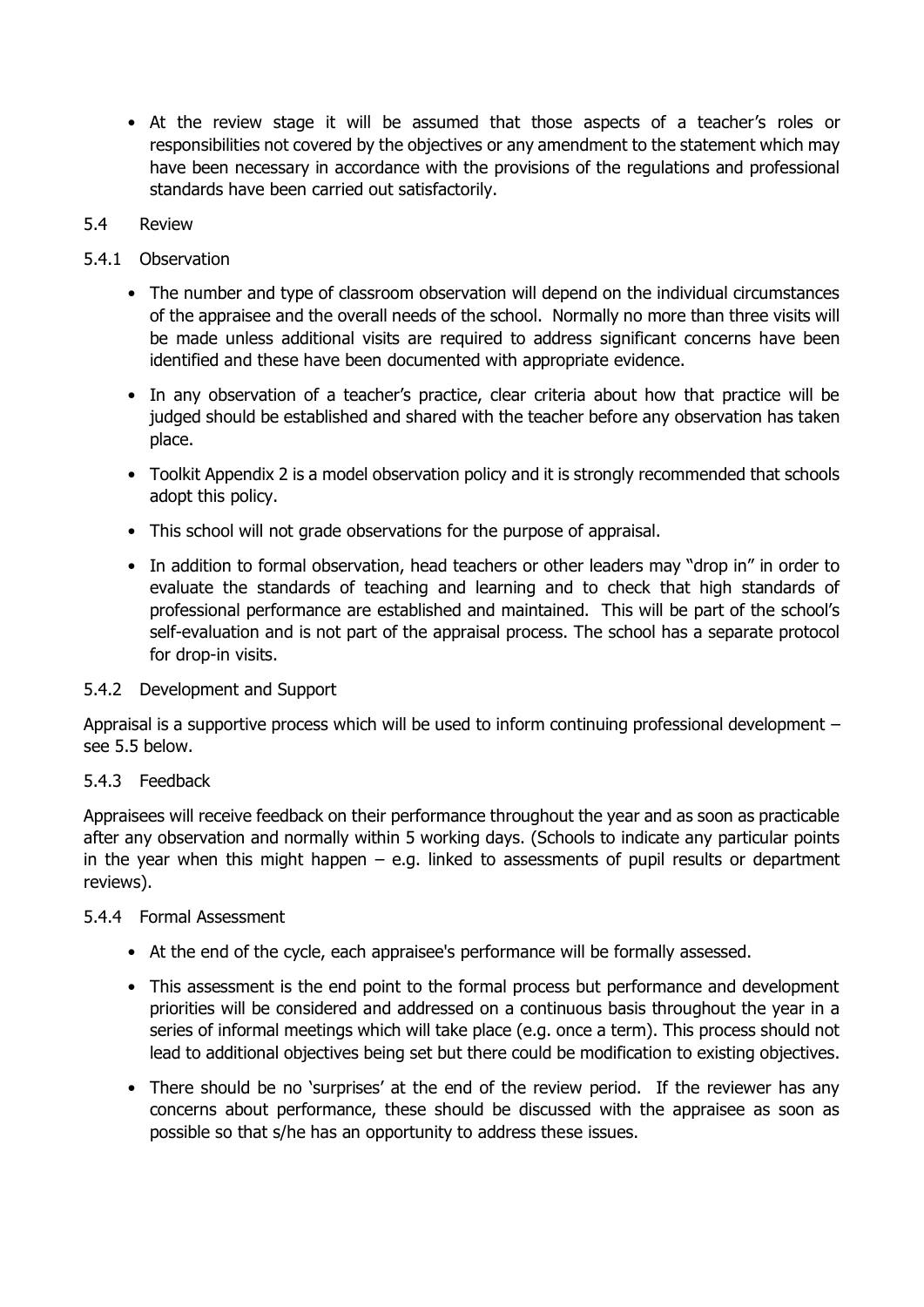- The appraisee will receive  $-$  and have the opportunity to comment on  $-$  a written appraisal report. The appraisal report will include:
	- Details of the appraisee's objectives
	- an assessment of the appraisee's performance against their objectives for the relevant period and the relevant standards expected of teachers, having regard to their job description/role in the school;
	- a determination of the teacher's training and development needs and the actions that will be taken to address them;
	- a recommendation on pay progression
- 5.5 Training and Support
	- The school wishes to encourage a culture in which all teachers expect to undertake a programme of continuing professional development that is linked to school improvement priorities and to their own individual ongoing professional development priorities and needs.
	- The school's CPD programme will be informed by the training and development needs identified in the training annex of the appraisees' planning and review statements.
	- The Governing Body will ensure in the budget planning that, as far as possible, appropriate resources are made available in the school budget for any training and support agreed for appraisees.
	- An account of the training and development needs of teachers in general, including the instances where it did not prove possible to provide any agreed CPD, will form a part of the head teacher's annual report to the governing body about the operation of the appraisal in the school.
- 5.6 Appeals
	- At specified points in the appraisal process teachers and head teachers have a right of appeal against any of the entries in their planning and review statements.
	- Where an appraisee wishes to appeal on the basis of more than one entry this would constitute one appeal hearing.
	- Appeals will be heard by the Head teacher (unless the Head teacher is the reviewer, where the appeal will be heard by a nominated governor). If this does not resolve the appeal, a panel of three governors will review the appeal.

#### **6 Pay progression linked to performance**

6.1 Performance-related pay progression enables schools to recognise and reward a teacher's performance through an increase in pay. The appraisal (and pay) process should allow teachers to demonstrate their overall performance and act as an incentive for continuous improvement; the quality of the appraisal system is critical to the effectiveness of this (refer to DfE 'Implementing your school's approach to Pay').

6.2 The Governing Body will review teachers' salary annually within the relevant pay ranges and will set out clearly in the school's Pay Policy how pay progression will be determined.

6.3 Where teachers are eligible for pay progression the recommendation will be based on an assessment of performance against agreed performance objectives; teachers will need to have made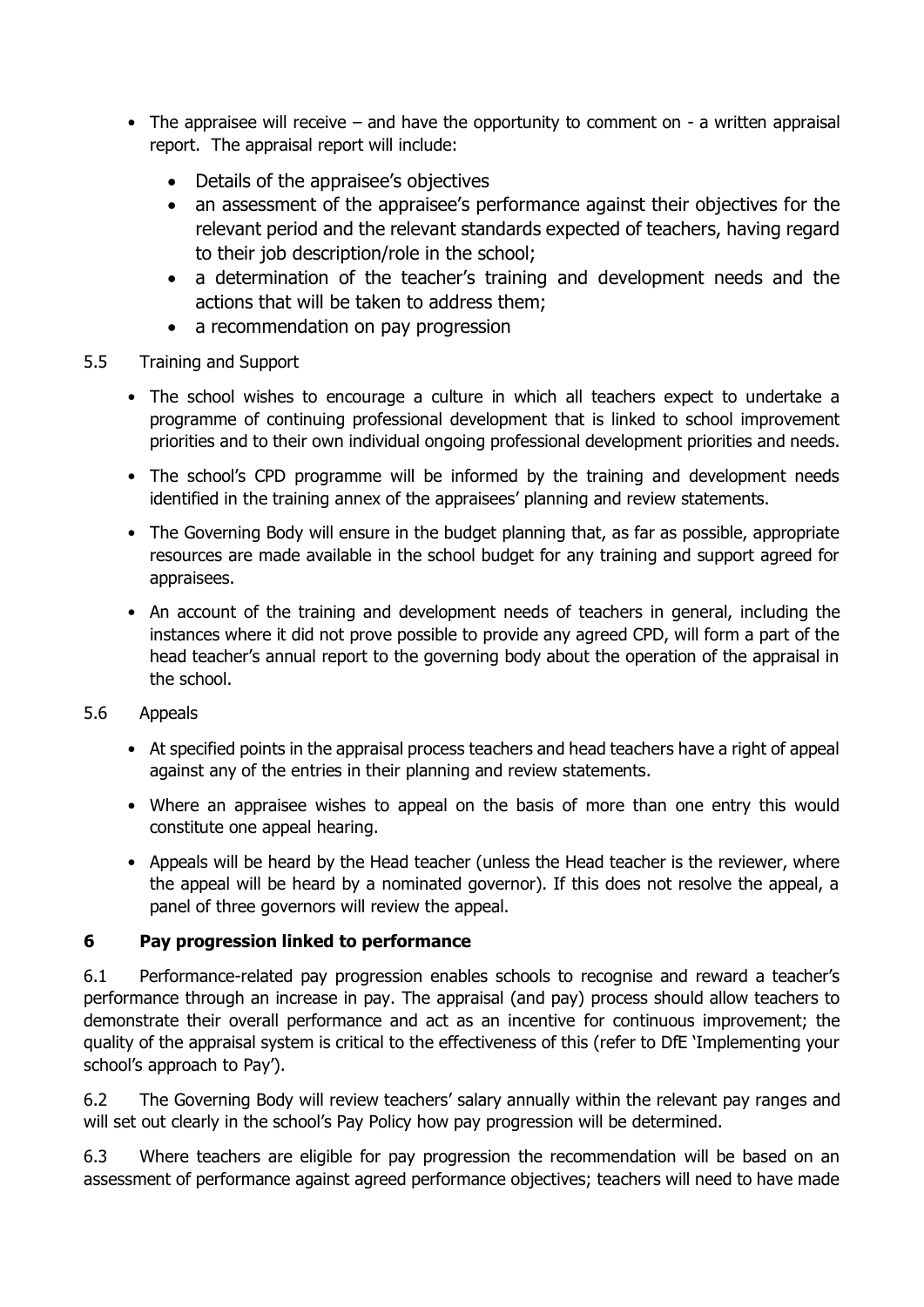good progress towards achieving their objectives and have demonstrated that they are competent in all elements of the Teachers' standards.

6.4 All pay recommendations should be clearly attributable to the performance of an employee.

6.5 A pay recommendation will be made in writing as part of a teacher's annual appraisal report

#### **7 Teachers experiencing difficulties**

7.1 When dealing with a teacher experiencing difficulties, the objective is to provide support and guidance through the appraisal process in such a way that the teacher's performance improves and the problem is therefore resolved.

7.2 Where it is apparent that a teacher's personal circumstances are leading to difficulties at school, support will be offered as soon as possible, without waiting for the formal annual assessment.

7.3 The appraiser, the Head teacher, or a member of the leadership team, will, as part of the appraisal process meet the teacher (for details refer to procedure).

7.4 Where issues are identified outside of that process, then exceptionally the informal process outlined at Procedure Appendix 1, which mirrors the above Appraisal process should be followed initially, except in cases of gross incompetence.

7.5 The timescale for monitoring an employee being supported by an action plan will typically be between 4-10 weeks but will depend upon the circumstances of the case, in serious cases a shorter period is more likely to be appropriate.

7.6 The teacher will receive regular feedback and support will be modified if necessary throughout the monitoring period. A review meeting will be held at the end of the monitoring period to confirm whether there has been sufficient progress or not.

7.7 If sufficient progress is made such that the teacher is performing at a level that indicates there is no longer a possibility of the Capability procedure being invoked the teacher should be informed of this at a review meeting and the appraisal process will continue as normal.

#### **8 Transition to Capability**

8.3 If no, or insufficient, improvement has been made over this period, the teacher will be invited to a transition meeting (instead of a 'Review meeting') with the appraiser or Head teacher to determine whether formal capability proceedings need to be commenced or the appraisal process remains in place. They will have the right to be accompanied by a trade union representative or work colleague. This is not part of the formal capability procedure.

8.4 Action under the Capability Policy and Procedure is designed primarily to achieve improvement through consistent, appropriate and reasonable support mechanisms rather than to exact a penalty. When dealing with issues of capability, the approach taken will be supportive, fair and objective at all times. The emphasis will be on facilitating improvement as far as possible.

8.5 The Formal Capability Procedure should only be invoked after support and guidance has been provided to the teacher under the Appraisal Process (or the Informal Procedure outlined at Procedure Appendix 1). If no, or insufficient progress is made during this time then the Formal Capability Process can be invoked.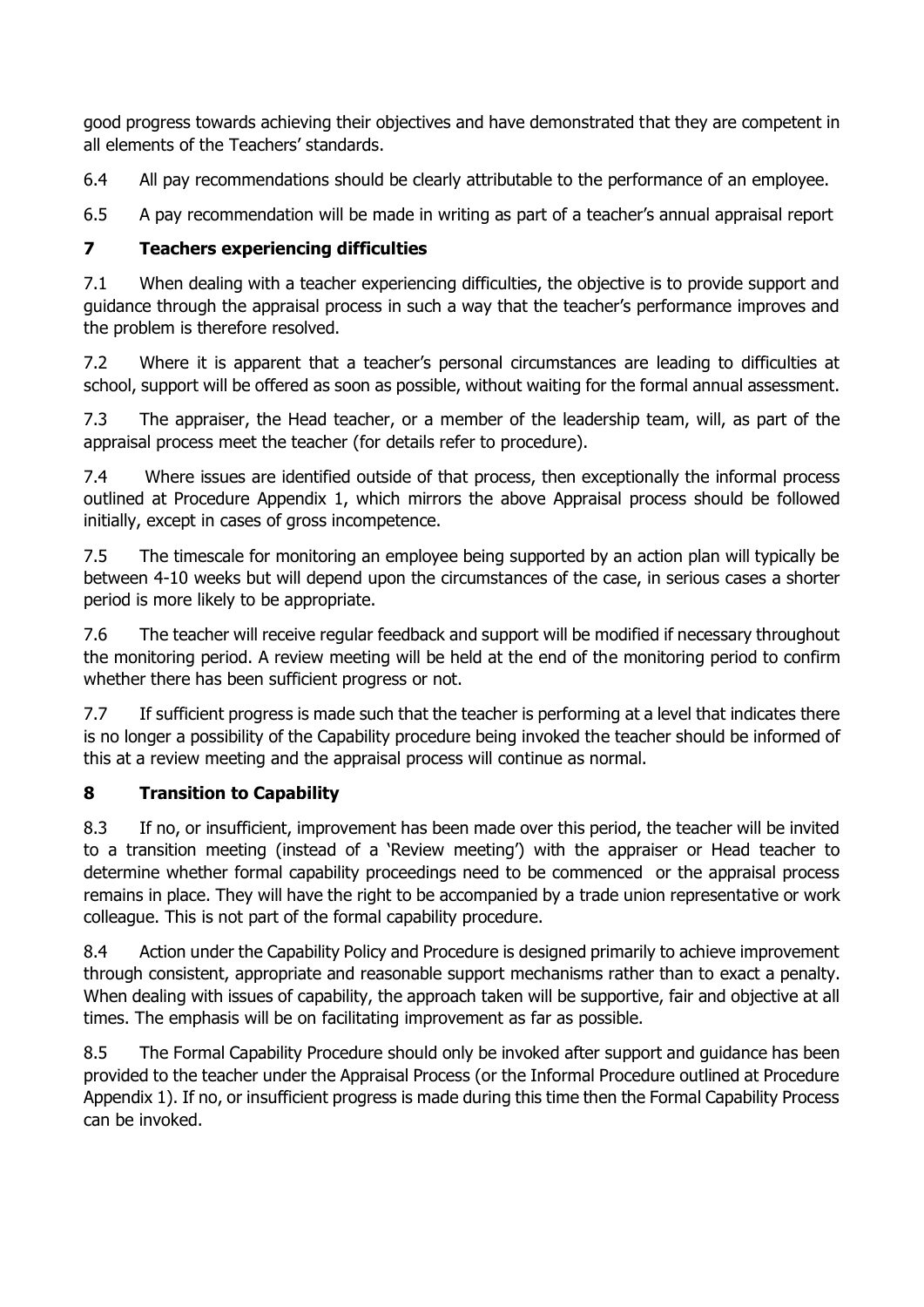8.6 Dismissal may arise following the exhaustion of reasonable avenues provided by the Capability Procedure.

8.7 The employee will be encouraged to contact their trade union representative at the commencement of the procedure and the employee will have the right to be represented at all stages of the formal procedure.

8.8 The Head teacher may seek advice from Learning and Inclusion advisers regarding appropriate educational targets and standards within action plans.

8.9 The Capability procedure must be followed fully and properly within an adequate timeframe, with adequate support to facilitate improvement, as not to do so may render any action taken unfair.

8.10 Employees will be made aware that whilst they are subject to the capability procedure normal appraisal arrangements will be suspended.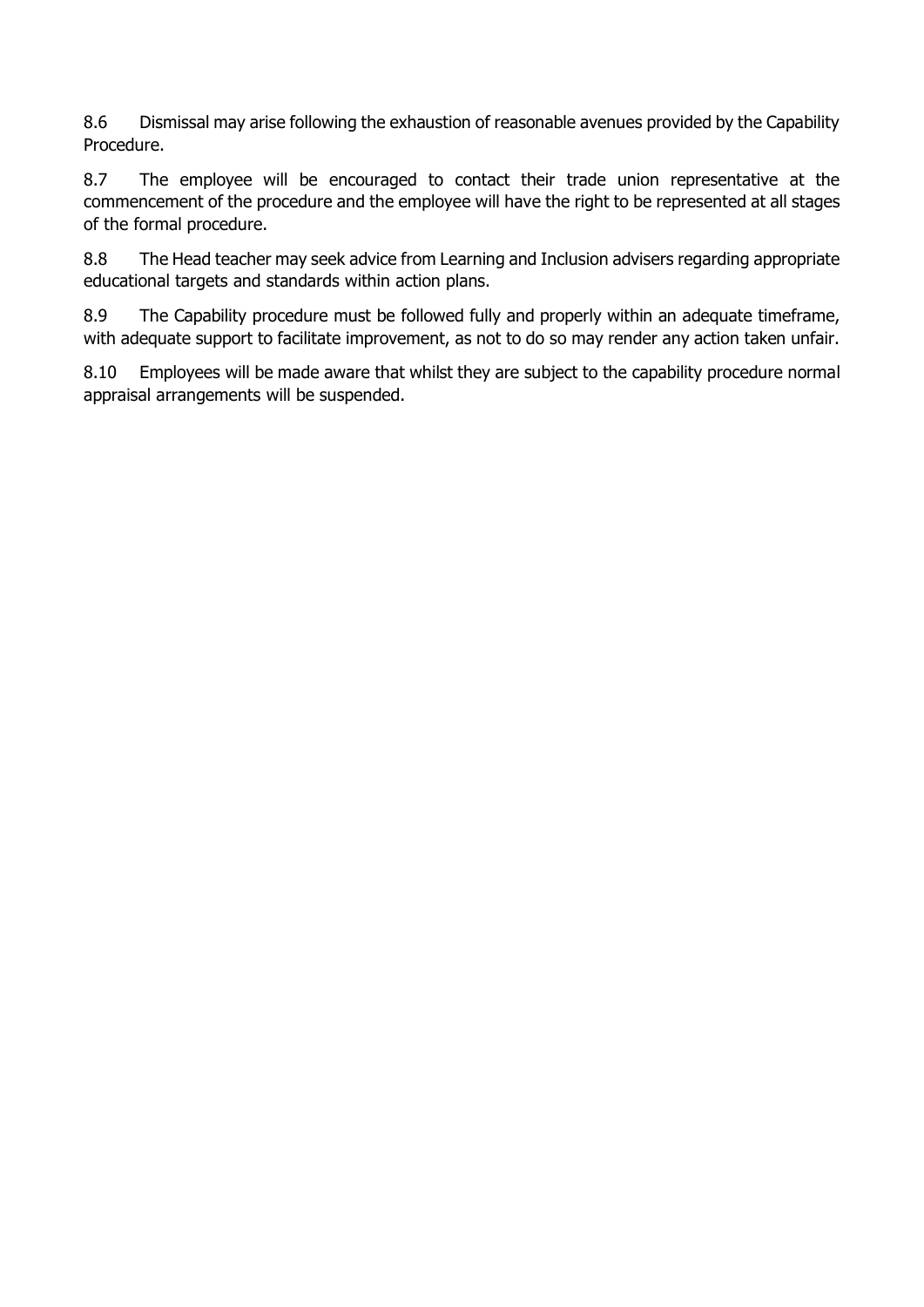#### **Annex 1 Legal context and reference documents**

Revised appraisal arrangements come into force on 1st September 2012. They are set out in the Education (School Teachers' Appraisal) Regulations 2011 which replace The Education (School Teacher Performance Management) (England) Regulations 2006.

Further reference documents

- Appraisal and Capability Policy and toolkit for Teachers
- This provides detailed policy guidance in regards to Appraisals and Capability. There is further guidance on conducting hearings and appeal hearings as well as presenting cases at hearings. Also provided in the toolkit are model letters for use at specific stages of the procedure.
- Management of Attendance Policy and Toolkit for School Based Employees
- This provides detailed policy guidance with regards to Management of Attendance. It would be appropriate to refer to this policy when dealing with cases of medical incapability.
- Disciplinary Policy and Toolkit for School Based Employees
- This provides detailed policy guidance with regards to conduct. It would be appropriate to refer to this policy to distinguish between capability and conduct.
- Guidelines for referrals to Occupational Health
- These guidelines should be referred to when referring cases of medical incapability to Occupational Health.
- Stress Management Policy for School Based Employees
- This policy should be referred to when dealing with cases of stress.
- Equal Opportunities in Employment
- This policy can be referred to in order to ensure adherence to Equal Opportunities throughout the capability procedure.

#### **Legal Context**

The Employment Rights Act 1996 states that a dismissal is fair if it:

'relates to the capability or qualifications of the employee for performing work of the kind which he was employed by the employment to do' S.98(2)

'Capability' in relation to an employee, means his capability assessed by reference to skill, aptitude, health or any other physical or mental quality S.98(3)(a)

'Qualifications', in relation to an employee, means any degree, diploma or other academic, technical or professional qualification relevant to the position which he held. S.98(3)(b)

The determination of the question whether the dismissal is fair or unfair (having regard to the reason shown by the employer) - S.98(4)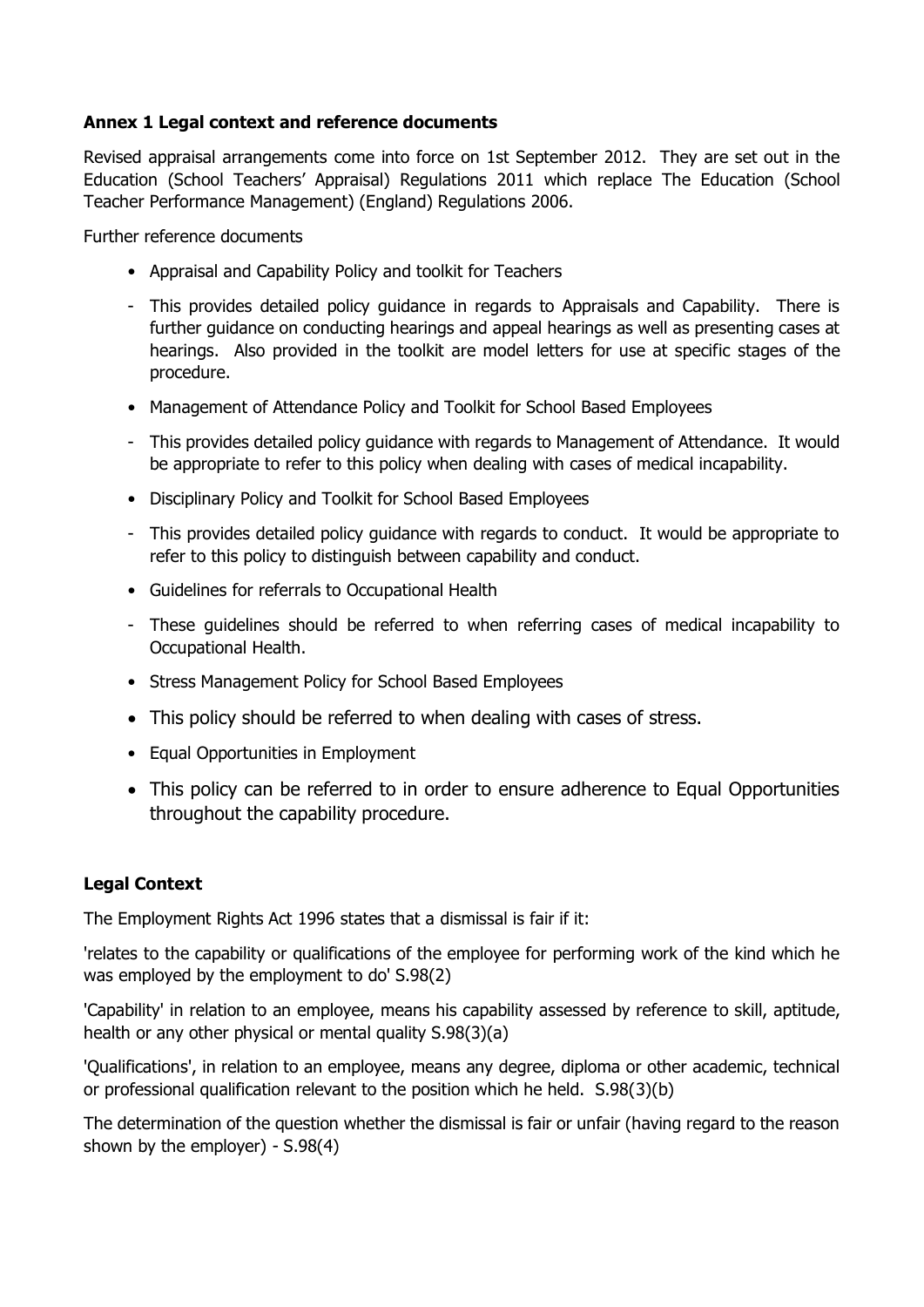a) Depends on whether in the circumstances (including the size and administrative resources of the employer's undertaking) the employer acted reasonably or unreasonably in treating it as a sufficient reason for dismissing the employee; and

b) Shall be determined in accordance with equity and the substantial merits of the case.

The ACAS, Code of Practice - 'Discipline at Work' sets out some key points regarding under performance:

- Careful recruitment, selection and training will minimise the risk of poor performance.
- When employment begins, the standards of work required, the consequences of failure to meet them and conditions attaching to any probationary period should be fully explained.
- Where warnings are in operation, an employee should be given both time to improve and, where appropriate, training.
- The availability of suitable alternative work should be considered before dismissal action is taken.

Other legal considerations

The Education Act 2002

School Staffing (England) Regulations

Teachers' Standards 2012

Should further guidance be required, please contact your Human Resources Adviser.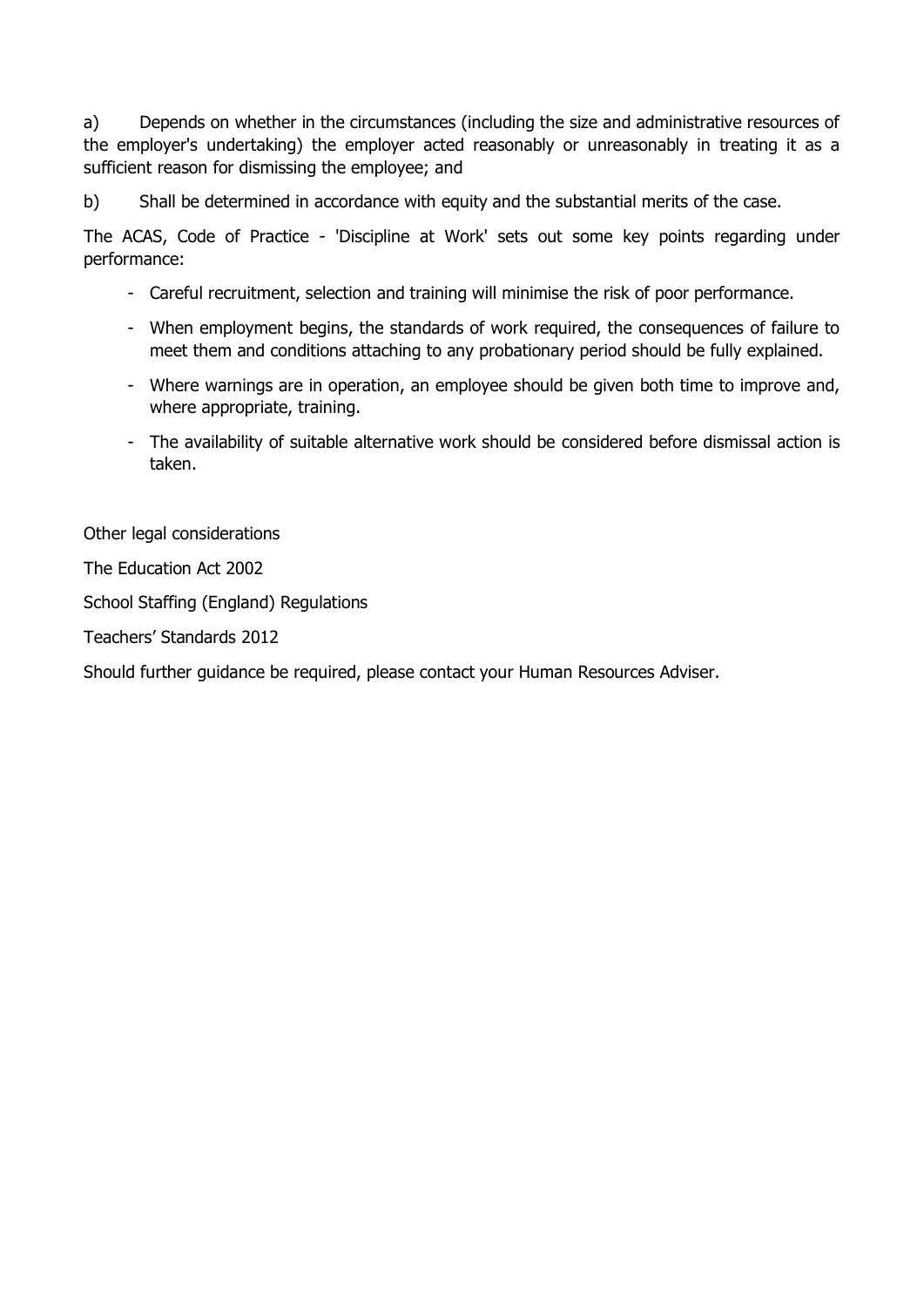#### **TEACHING STANDARDS**

#### **Progression through the standards will be developmental and will apply to all staff**

**STANDARD 1:** A teacher must set high expectations, which inspire, motivate and challenge pupils

| M2 (Maintain)                                                                                                                                                                                             | M4 (Secure)                                                                                                                                                                                  | M6 (Developed)                                                                                                                                           | <b>UPS 1 (Extensive)</b>                                                                                                                                         | <b>UPS 3 (Lead)</b>                                                                                                             |
|-----------------------------------------------------------------------------------------------------------------------------------------------------------------------------------------------------------|----------------------------------------------------------------------------------------------------------------------------------------------------------------------------------------------|----------------------------------------------------------------------------------------------------------------------------------------------------------|------------------------------------------------------------------------------------------------------------------------------------------------------------------|---------------------------------------------------------------------------------------------------------------------------------|
| Behaviour rules and routines<br>are established such that all<br>lessons provide a safe<br>environment for pupils (e.g. all<br>listen while anyone else is<br>talking, no personal comments<br>are made). | Behaviour rules and routines<br>are established such that all<br>lessons provide a safe and<br>stimulating environment for<br>pupils (e.g. pupils volunteer to<br>answer and ask questions). | The environment is well<br>established and based on<br>mutual respect such that pupils<br>self and peer regulate (e.g.<br>refuse to accept distraction). | Be involved in supporting others<br>and role modelling how to<br>create and maintain a positive<br>and stimulating environment,<br>mainly within the department. | To support other staff, possibly<br>from other curriculum areas, in<br>ways to create excellent and<br>productive environments. |
| The physical environment is<br>tidy; equipment and resources<br>are treated respectfully.                                                                                                                 | There are displays of specific<br>resources, which aid/support<br>learning, and of exemplar pupil<br>work, some of which is graded.                                                          | Displays are engaging and<br>provide an effective learning<br>resource. There is pupil work,<br>which is annotated and graded.                           | Share good practice concerning<br>learning displays, mainly within<br>curriculum area.                                                                           | Lead initiatives concerning<br>learning environment, which<br>may be whole school in nature.                                    |
| Follow Hampreston First School<br>code of conduct.                                                                                                                                                        | Follow Hampreston First School<br>code of conduct.                                                                                                                                           | Follow Hampreston First School<br>code of conduct.                                                                                                       | Follow Hampreston First School<br>code of conduct.                                                                                                               | Follow Hampreston First School<br>code of conduct.                                                                              |
| Teachers expect all pupils to<br>display all expected positive<br>attitudes, values and<br>behaviours.                                                                                                    | Teachers involve pupils in the<br>identification and adoption of<br>the range of positive attitudes,<br>value and behaviours expected.<br>In general, all pupils behave<br>accordingly.      | These high expectations are so<br>well embedded in classroom<br>practice, that an<br>overwhelmingly positive culture<br>is created.                      | Teachers are involved in<br>supporting others in creating a<br>positive culture; mainly within<br>their curriculum area.                                         | Teachers support others in<br>creating a positive culture; this<br>may be whole school in nature.                               |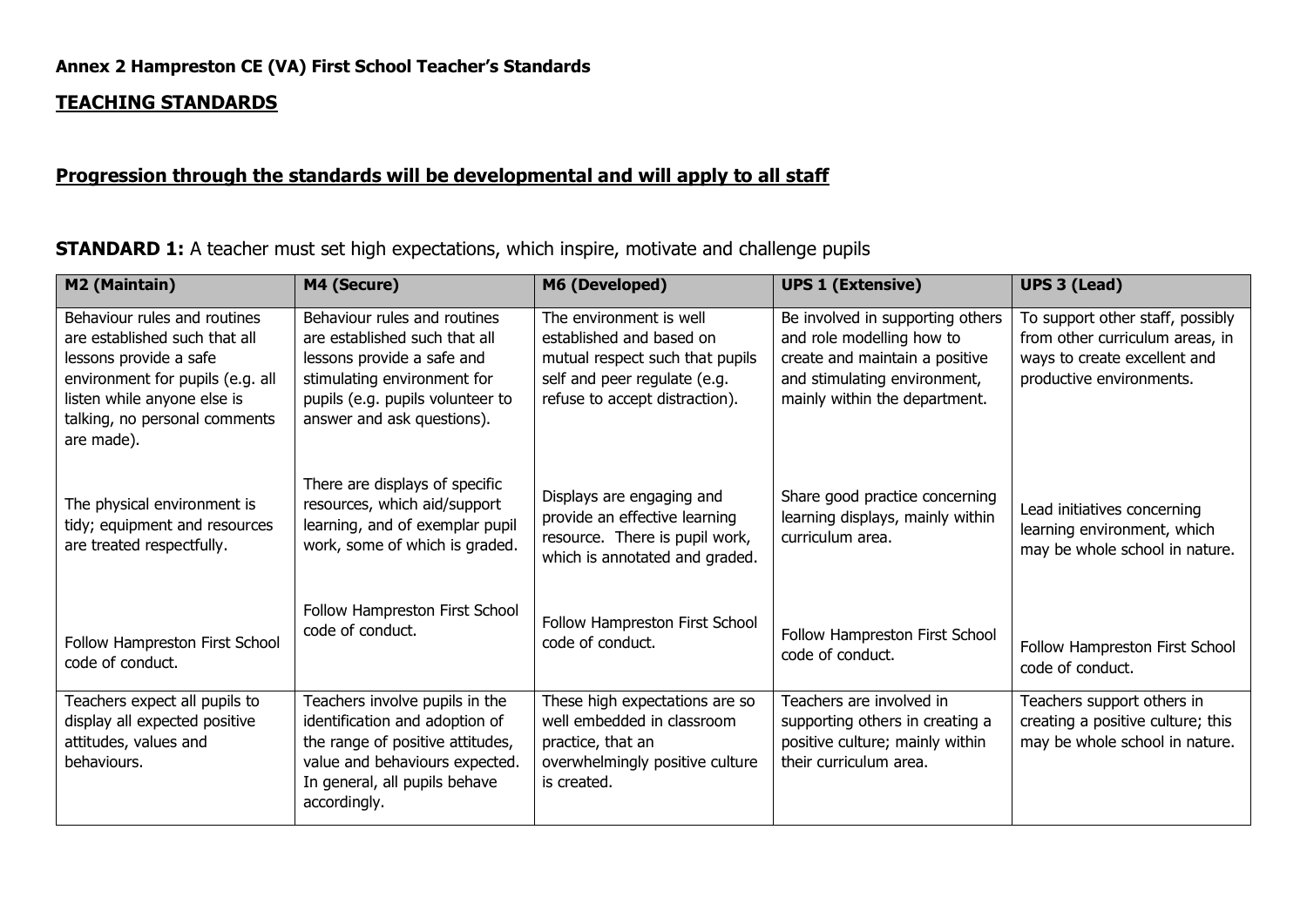## **STANDARD 2:** A teacher must promote good progress and outcomes by pupils

| M2 (Maintain)                                                                                                                                                                              | M4 (Secure)                                                                                                                                                                                               | M6 (Developed)                                                                                                                                                                          | <b>UPS 1 (Extensive)</b>                                                                                                                                       | <b>UPS 3 (Lead)</b>                                                                                                                                           |
|--------------------------------------------------------------------------------------------------------------------------------------------------------------------------------------------|-----------------------------------------------------------------------------------------------------------------------------------------------------------------------------------------------------------|-----------------------------------------------------------------------------------------------------------------------------------------------------------------------------------------|----------------------------------------------------------------------------------------------------------------------------------------------------------------|---------------------------------------------------------------------------------------------------------------------------------------------------------------|
| In general, most pupils will<br>make nationally expected levels<br>of progress.                                                                                                            | In general, almost all pupils will<br>make nationally expected levels<br>of progress.                                                                                                                     | In general, around almost all<br>pupils will make nationally<br>expected levels of progress with<br>a few achieving above this.                                                         | Almost all pupils achieve in line<br>with nationally expected<br>progress and many above this.                                                                 | Almost all pupils achieve in line<br>with nationally expected<br>progress and many achieve<br>above this.                                                     |
|                                                                                                                                                                                            |                                                                                                                                                                                                           |                                                                                                                                                                                         | Teachers will be involved in<br>sharing good practice<br>concerning pupil progress.                                                                            | Teachers will play a leading role<br>in sharing good practice and<br>this may be whole school in<br>nature.                                                   |
| Teachers are aware of all data<br>provided on pupil attainment<br>and use it effectively to support<br>the target levels for pupil<br>progress.                                            | Data issued with increasing<br>effectiveness in order to achieve<br>stated targets for pupil progress<br>and awareness of different<br>groups.                                                            | Data is used and patterns<br>increasingly identified, in order<br>to achieve stated targets for<br>pupil progress and awareness<br>of different groups.                                 | Teachers help to analyse pupil<br>progress within different groups<br>(e.g. gender, ethnicity etc.)<br>within own class.                                       | To initiate and sustain<br>interventions aimed at<br>improving progress within<br>specific groups and monitor the<br>effectiveness of these<br>interventions. |
| Within lessons, prior knowledge<br>is regularly ascertained.                                                                                                                               | Within lessons, prior knowledge<br>is always ascertained. (e.g. use<br>of a variety of techniques to<br>ascertain knowledge).                                                                             | Ascertaining of prior knowledge<br>is fully embedded as part of the<br>teacher's practice.                                                                                              | Teachers are involved in the<br>auditing and development of<br>resources to ascertain prior<br>knowledge.                                                      | To lead in the development of<br>resources which enable the<br>effective ascertain of prior<br>knowledge.                                                     |
| All pupils are set and know their<br>current targets; current<br>attainment and progress are<br>discussed in general. Some<br>pupils can comment on their<br>own strengths and weaknesses. | Individual progress is discussed<br>and pupils can take ownership<br>of their own targets with<br>significant support from the<br>teacher. Most pupils can<br>identify their strengths and<br>weaknesses. | Most pupils take ownership of<br>their own targets and there is<br>peer discussion regarding<br>progress and targets. All pupils<br>can identify their own strengths<br>and weaknesses. | Be involved in developing,<br>implementing and sharing good<br>practice concerning target<br>setting. Support others on how<br>to encourage pupils to reflect. | Support other staff with target<br>setting, sharing targets and<br>developing reflection on<br>learning with pupils. This may<br>have a whole school context. |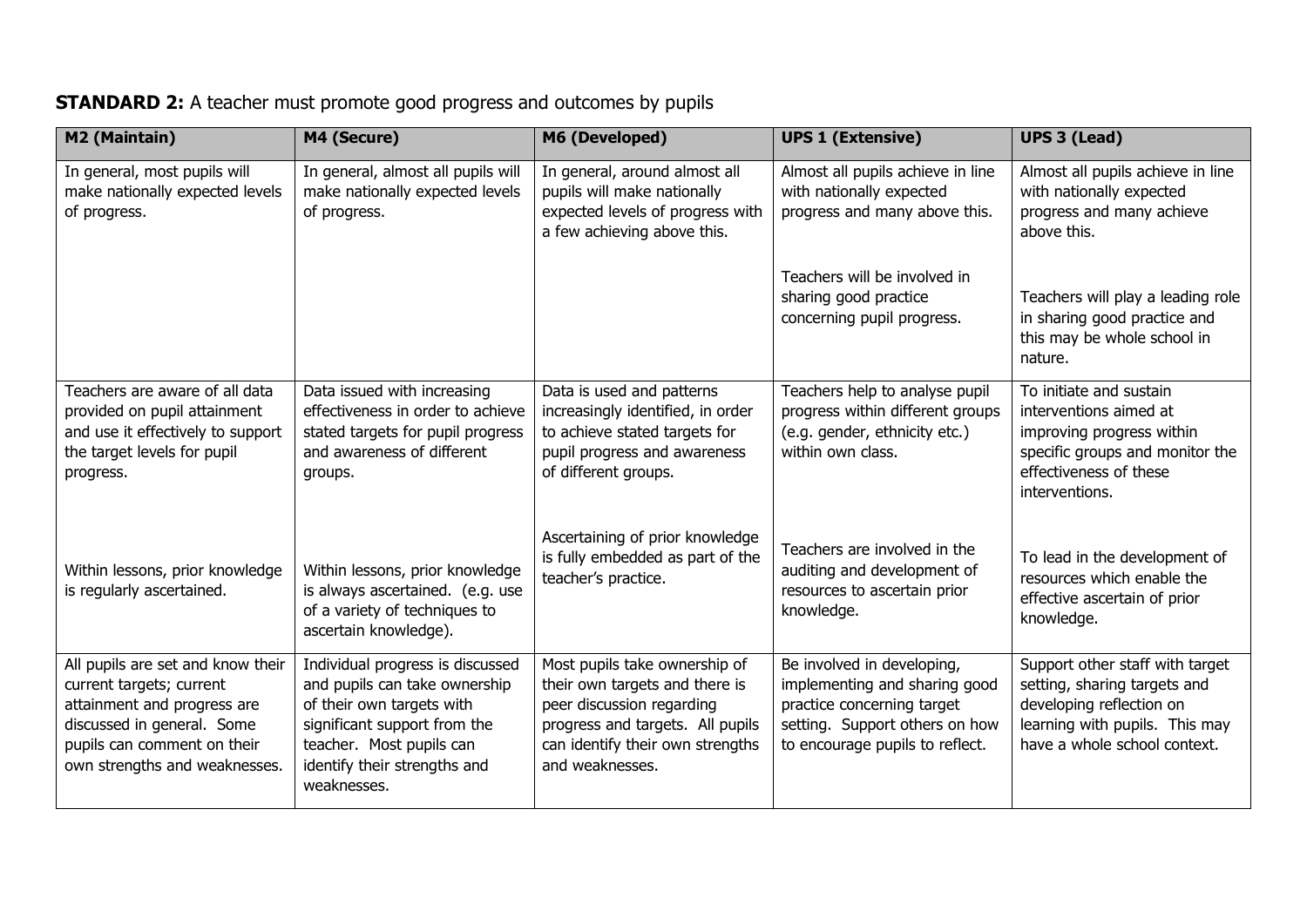| M2 (Maintain)                                                                                                               | M4 (Secure)                                                                                              | M6 (Developed)                                                                                                                     | <b>UPS 1 (Extensive)</b>                                                                                                       | <b>UPS 3 (Lead)</b>                                                                                                                            |
|-----------------------------------------------------------------------------------------------------------------------------|----------------------------------------------------------------------------------------------------------|------------------------------------------------------------------------------------------------------------------------------------|--------------------------------------------------------------------------------------------------------------------------------|------------------------------------------------------------------------------------------------------------------------------------------------|
| Teachers have secure subject<br>knowledge to deliver the<br>curriculum.                                                     | Teachers develop their own<br>subject knowledge to enhance<br>the curriculum.                            | Teachers demonstrate that their<br>own subject knowledge is<br>current and related to everyday<br>life.                            | Teachers take responsibility for<br>whole school Teaching and<br>Learning foci within school.                                  | Teachers reflect on current<br>courses/content to develop the<br>curriculum to be creative.                                                    |
|                                                                                                                             | Teachers contribute to the<br>development of the curriculum<br>within their team.                        | Teachers are responsible for<br>updating their own curriculum<br>area.                                                             | They support less experienced<br>staff in developing their own<br>curriculum knowledge.                                        | They contribute to the<br>evaluation of the curriculum<br>with respect to attainment and<br>enjoyment, using pupil voice<br>where appropriate. |
| Teachers maintain the pupils'<br>interest in their subject.                                                                 | Teachers enthuse pupils with<br>their own passion and<br>knowledge.                                      | Teachers inspire pupils to be<br>creative in their subject.                                                                        | Teachers use personal<br>enthusiasm for their subject to<br>lead wider learning<br>opportunities (e.g. UK Maths<br>Challenge). | Teachers audit and evaluate<br>wider learning opportunities.                                                                                   |
| Teachers openly value learning<br>and encourage pupils'<br>intellectual curiosity.                                          | The value of learning and<br>intellectual curiosity is openly<br>discussed.                              | Teachers model the value of<br>learning and intellectual<br>curiosity and creativity through<br>their own personal<br>development. | Teachers develop initiatives<br>within school that celebrate<br>learning.                                                      | Teachers lead initiatives that<br>celebrate learning and share<br>these ideas within school.                                                   |
| There is evidence in all lessons<br>that teachers are supporting<br>literacy. Teachers' own levels<br>of literacy are high. | All literacy that is used by<br>teachers on the board displays<br>and in books is of a high<br>standard. | Teachers illustrate good literacy<br>at every pertinent opportunity<br>within the subject and on a<br>cross-curricular basis.      | Teachers develop literacy<br>initiatives within a key stage in<br>line with the School<br>Development Plan.                    | Teachers monitor and evaluate<br>the use of literacy within a key<br>stage or across the school.                                               |
| All teachers contribute to the<br>delivery of the school<br>Development plan.                                               | All teachers contribute to the<br>delivery of the school<br>Development plan.                            | Teachers lead a key area of the<br>school Development plan.                                                                        | Teachers lead a key area of the<br>school Development plan.                                                                    | Teachers lead a key area of the<br>school Development plan.                                                                                    |

## **STANDARD 3:** A teacher must demonstrate good subject and curriculum knowledge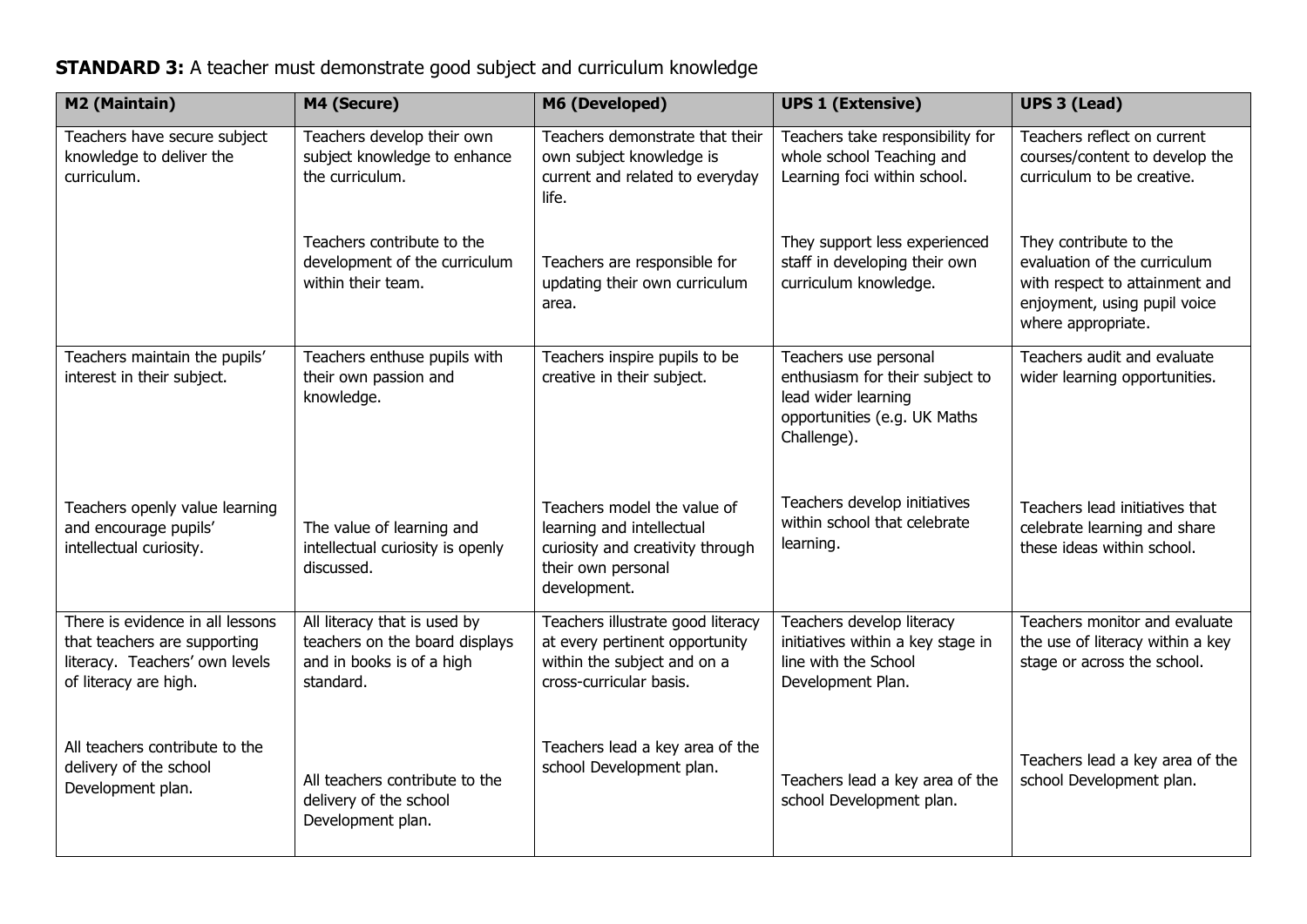| Teachers use a variety of<br>teaching styles which show<br>understanding of pupils'<br>learning styles (eg: teacher-led,<br>independent, paired and use of<br>a variety of resources). | Teachers use a wider variant of<br>teaching styles which show a<br>deeper understanding of pupil<br>learning styles (eg: group work,<br>peer assessment, pupil led<br>teaching). | Teachers reflect on their<br>teaching practice and adapt<br>style and resources accordingly.                                   | Teachers reflect on their<br>teaching practice and adapt<br>style and resources accordingly.                                                                                          | Teachers reflect on their<br>teaching practice and adapt<br>style and resources accordingly.                                                                |
|----------------------------------------------------------------------------------------------------------------------------------------------------------------------------------------|----------------------------------------------------------------------------------------------------------------------------------------------------------------------------------|--------------------------------------------------------------------------------------------------------------------------------|---------------------------------------------------------------------------------------------------------------------------------------------------------------------------------------|-------------------------------------------------------------------------------------------------------------------------------------------------------------|
| Basic AFL techniques are used<br>to assess learning in lessons.<br>Teachers use exemplar work as<br>a motivational tool and discuss<br>it in class.                                    | A wider range of AFL<br>techniques are frequently used<br>in lessons and acted upon.<br>Teachers regularly use<br>exemplar work to motivate<br>pupils.                           | The use of AFL techniques is<br>fully embedded in lessons,<br>including the use of more<br>advanced questioning<br>techniques. | Teachers share good practice in<br>the use of a wide range of AFL<br>techniques with colleagues.<br>They play a role in supporting<br>others with the production of<br>exemplar work. | Teachers evaluate the effect of<br>AFL practice within a key stage<br>or across the school. They play<br>a lead role in the production of<br>exemplar work. |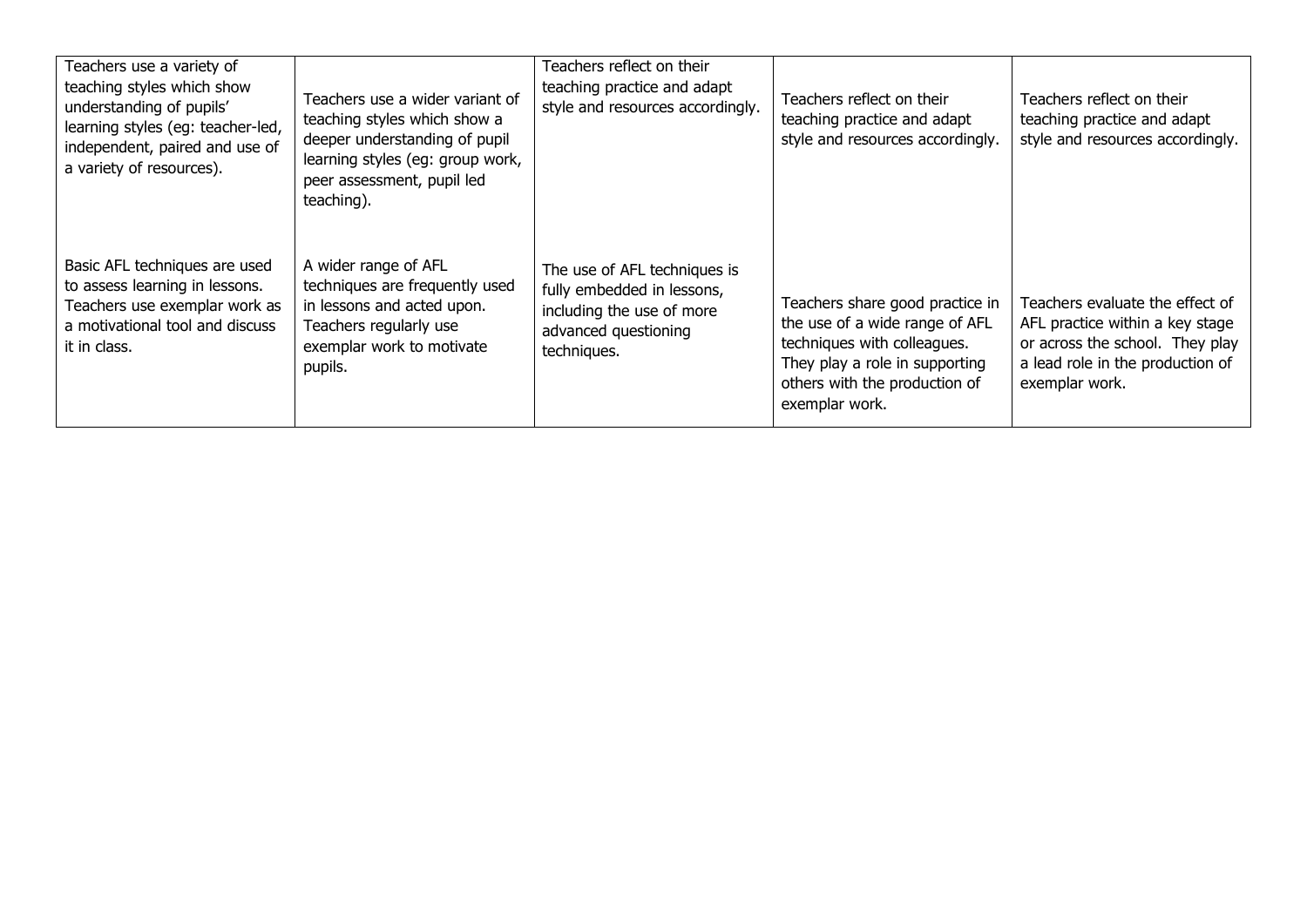## **STANDARD 4:** A teacher must plan and teach well-structured lessons

| M2 (Maintain)                                                                                                 | M4 (Secure)                                                                                                                                                | M6 (Developed)                                                                                                                                      | <b>UPS 1 (Extensive)</b>                                                                                                                                                           | <b>UPS 3 (Lead)</b>                                                                                                                                                                |
|---------------------------------------------------------------------------------------------------------------|------------------------------------------------------------------------------------------------------------------------------------------------------------|-----------------------------------------------------------------------------------------------------------------------------------------------------|------------------------------------------------------------------------------------------------------------------------------------------------------------------------------------|------------------------------------------------------------------------------------------------------------------------------------------------------------------------------------|
| All lessons are structured such<br>that pupils acquire knowledge<br>and develop understanding<br>effectively. | All lessons are structured such<br>that the pupils maximise the<br>acquisition of knowledge and<br>understanding.                                          | All lessons are structured such<br>that pupils maximise the<br>acquisition of knowledge and<br>understanding.                                       | Teachers support other staff in<br>the school to maximise learning<br>and understanding skills.                                                                                    | Teachers support other staff<br>throughout school to maximise<br>learning and understanding<br>skills.                                                                             |
|                                                                                                               |                                                                                                                                                            |                                                                                                                                                     | Plan and lead staff INSET.                                                                                                                                                         | Plan and lead staff INSET.                                                                                                                                                         |
| Majority of teaching is good<br>with none inadequate.                                                         | Most teaching is good with<br>none inadequate.                                                                                                             | Teaching is almost all good and<br>a minority is outstanding.                                                                                       | Teaching is almost all good and<br>a majority outstanding.                                                                                                                         | Teaching is almost all good and<br>a large majority is outstanding.                                                                                                                |
| Lessons usually involve an<br>effective plenary where pupils<br>reflect on progress made in the<br>lesson.    | Lessons involve an effective<br>plenary where pupils reflect on<br>progress made in the lesson<br>and lessons are adapted in light<br>of plenary outcomes. | Effective plenaries are fully<br>embedded in all lessons where<br>appropriate. Future lessons are<br>always adapted based on<br>plenary outcomes.   | Teachers will be involved in<br>developing and sharing effective<br>plenaries with colleagues,<br>mainly within their own subject<br>area.                                         | Teachers support others in<br>plenary techniques. This may<br>have a whole school context.                                                                                         |
| Teachers set and mark, out of<br>class work to consolidate<br>learning.                                       | Teachers set and mark out of<br>class work, which sustains and<br>extends learning.                                                                        | Teachers develop pupils'<br>ownership of their learning by<br>creating stimulating out of class<br>projects.                                        | Teachers design out of class<br>projects which facilitates<br>independent learning. They<br>share these activities with the<br>key stage or with a wider school<br>audience.       | Teachers design cross-curricular<br>out of class projects and<br>demonstrate the effectiveness<br>of these activities to others.                                                   |
| Teachers suggest ideas to<br>produce improvements in<br>learning within their own<br>classroom.               | Teachers share responsibility for<br>developing the curriculum and<br>suggest ideas to produce<br>improvements in learning within<br>year groups.          | Teachers share responsibility for<br>developing the curriculum and<br>suggest ideas to produce<br>improvements in learning within<br>the Key stage. | Teachers share responsibility for<br>developing the curriculum and<br>suggest ideas to produce<br>improvements in learning within<br>the school and lead, monitor<br>and evaluate. | Teachers share responsibility for<br>developing the curriculum and<br>suggest ideas to produce<br>improvements in learning within<br>the school and lead, monitor<br>and evaluate. |
|                                                                                                               |                                                                                                                                                            |                                                                                                                                                     |                                                                                                                                                                                    | Teachers will report to<br>stakeholders.                                                                                                                                           |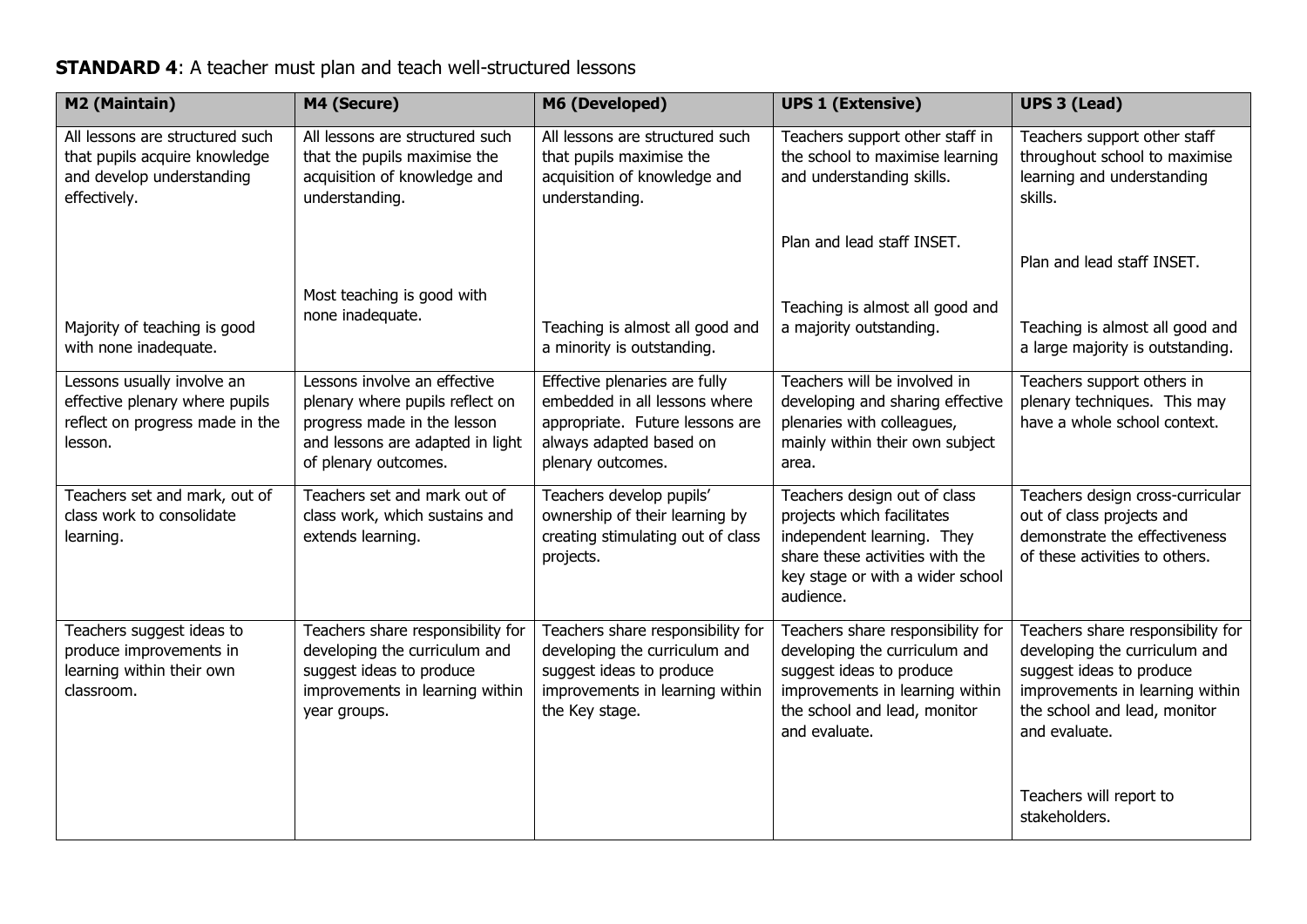## **STANDARD 5:** A teacher must adapt teaching to respond to the strengths and needs of all pupils.

| M2 (Maintain)                                                                                                                                                                                               | M4 (Secure)                                                                                                                                                        | M6 (Developed)                                                                                                                                                                                                                                                                  | <b>UPS 1 (Extensive)</b>                                                                                                                                                                                                  | <b>UPS 3 (Lead)</b>                                                                                                                                                                                                                                       |
|-------------------------------------------------------------------------------------------------------------------------------------------------------------------------------------------------------------|--------------------------------------------------------------------------------------------------------------------------------------------------------------------|---------------------------------------------------------------------------------------------------------------------------------------------------------------------------------------------------------------------------------------------------------------------------------|---------------------------------------------------------------------------------------------------------------------------------------------------------------------------------------------------------------------------|-----------------------------------------------------------------------------------------------------------------------------------------------------------------------------------------------------------------------------------------------------------|
| Teachers are able to<br>differentiate in order to satisfy<br>the needs of individual pupils.<br>All additional information, such<br>as SEN, is used to inform<br>planning.                                  | Teachers are competent to<br>differentiate using varied<br>techniques and strategies. All<br>additional information, such as<br>SEN, is used to inform planning.   | Teachers have a secure<br>understanding of how and when<br>to effectively differentiate using<br>a variety of strategies and<br>approaches to ensure that<br>pupils are being taught<br>effectively. All additional<br>information, such as SEN, is<br>used to inform planning. | Teachers contribute to the<br>development of differentiation<br>strategies within school and<br>share good practice. All<br>additional information, such as<br>SEN, is used to inform planning.                           | Teachers are responsible for<br>promoting and improving<br>differentiation within school. All<br>additional information, such as<br>SEN, is used to inform planning.<br>They may be involved in whole<br>school development regarding<br>differentiation. |
| Teachers understand and<br>appreciate that there are a<br>range of factors that inhibit a<br>pupil's ability to learn and this<br>understanding begins to inform<br>teaching e.g.: EAL, reading age<br>etc. | Teachers have a secure<br>understanding of the range of<br>factors which can affect a<br>pupil's ability to learn and<br>implement strategies to address<br>these. | Teachers are adaptable and<br>confident in dealing with a<br>range of factors affecting pupils<br>and the arising issues.                                                                                                                                                       | Teachers have an extensive<br>knowledge of these factors and<br>apply this regularly to everyday<br>situations.<br>Teachers act as a role model for<br>colleagues on how to encourage<br>pupils to overcome difficulties. | Teachers support others in this<br>area and develop strategies to<br>overcome inhibiting factors.<br>These are shared with<br>colleagues.                                                                                                                 |
| Teachers are aware of a pupil's<br>intellectual, physical and social<br>development, and how to cater<br>for their needs.                                                                                   | Teachers understand pupils'<br>uniqueness and use a variety of<br>teaching styles in order to<br>support their learning at<br>different stages of<br>development.  | Teachers have a secure<br>understanding of pupil<br>individuality and uniqueness<br>and use this to progress the<br>pupil's learning at different<br>stages of development.                                                                                                     | Teachers are involved in<br>sharing good practice with<br>colleagues re: teaching<br>strategies taking account of<br>pupil development. Teachers<br>are involved in initiatives, such<br>as activities to challenge and   | Teachers take a leading role in<br>developing these strategies and<br>work with others in planning<br>and implementing them.<br>Teachers play a leading role in<br>evaluating how the school<br>caters for individual needs and                           |
| Teachers have an overall<br>understanding of how to use<br>information on pupils' needs.                                                                                                                    | Teachers consistently use pupil<br>information and adapt teaching<br>approaches to meet the needs<br>of all pupils.                                                |                                                                                                                                                                                                                                                                                 | develop Gifted and Talented.                                                                                                                                                                                              | groups and ways that this can<br>be improved. They share plans<br>and strategies with colleagues.                                                                                                                                                         |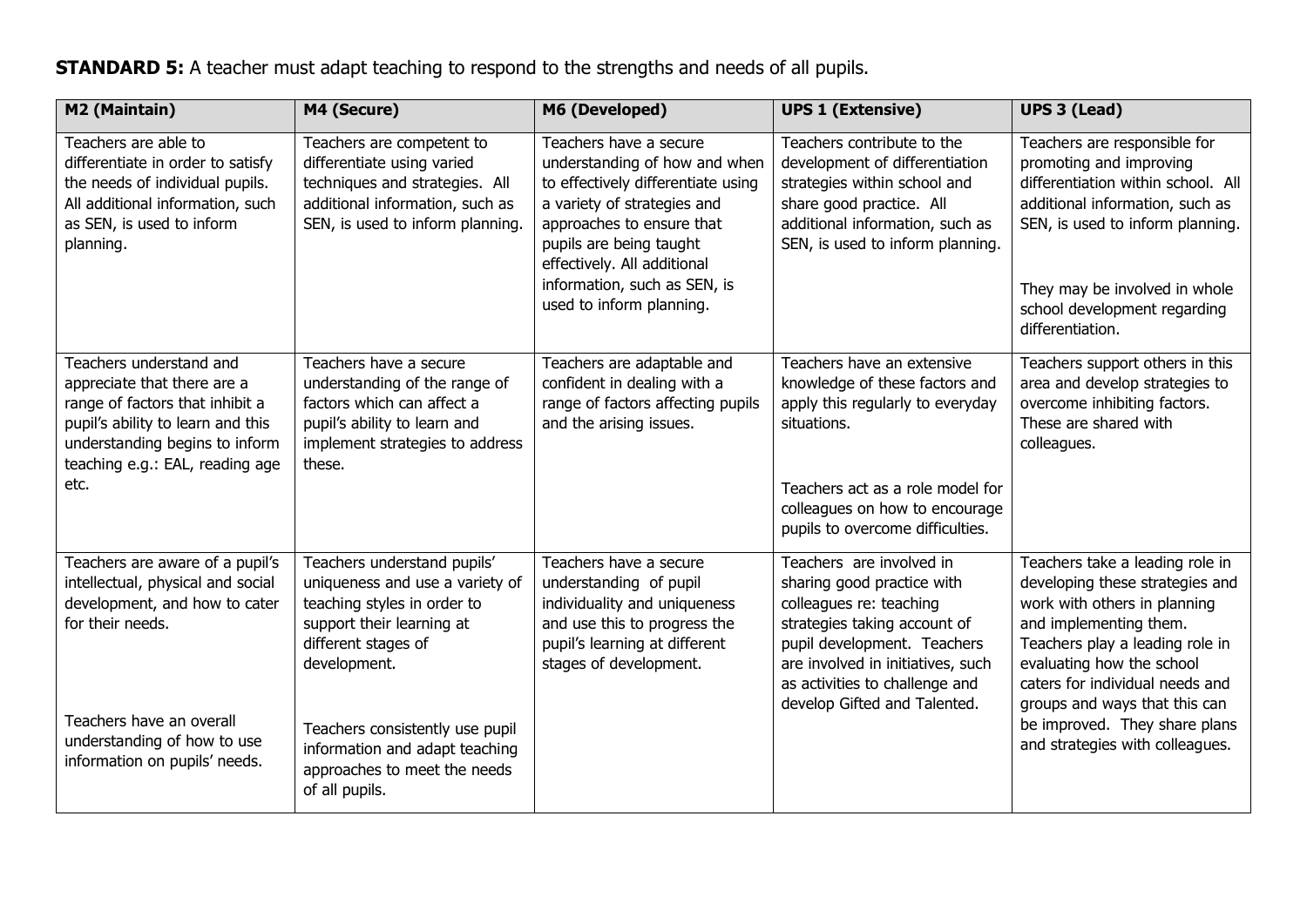## **STANDARD 6**: A teacher must make accurate and productive use of assessment

| M2 (Maintain)                                                                                                                                                                                                               | M4 (Secure)                                                                                                      | M6 (Developed)                                                                                                   | <b>UPS 1 (Extensive)</b>                                                                                         | <b>UPS 3 (Lead)</b>                                                                                                                               |
|-----------------------------------------------------------------------------------------------------------------------------------------------------------------------------------------------------------------------------|------------------------------------------------------------------------------------------------------------------|------------------------------------------------------------------------------------------------------------------|------------------------------------------------------------------------------------------------------------------|---------------------------------------------------------------------------------------------------------------------------------------------------|
| Teachers have secure<br>knowledge of assessment and<br>how progress is measured with<br>respect to National Curriculum<br>levels and external<br>examinations. Expected<br>progress across all key stages is<br>understood. | As MC2                                                                                                           | As MC2                                                                                                           | Teachers support colleagues in<br>their understanding of<br>assessment and expected<br>progress.                 | As UPS1                                                                                                                                           |
| Teachers use a range of                                                                                                                                                                                                     | Teachers use a wide range of                                                                                     | Teachers anticipate where they                                                                                   | Teachers collaborate with other                                                                                  | With the subject leader,                                                                                                                          |
| strategies formative and<br>summative, to assess pupil<br>progress e.g.: homework,<br>questioning etc.                                                                                                                      | formative and summative<br>assessment strategies in all<br>lessons to inform teaching.                           | may need to intervene and do<br>so with notable impact on the<br>quality of learning.                            | staff to share best practice in<br>use of assessment. They lead<br>best practice.                                | teachers evaluate strengths and<br>weaknesses in assessment<br>practice across the key stage to<br>inform improvement plans and<br>interventions. |
| Teachers meet school<br>expectations for data collection<br>and analysis.                                                                                                                                                   | Teachers meet school<br>expectations for data collection<br>and analysis.                                        | Teachers meet school<br>expectations for data collection<br>and analysis.                                        | Teachers meet school<br>expectations for data collection<br>and analysis.                                        | Teachers meet school<br>expectations for data collection<br>and analysis.                                                                         |
|                                                                                                                                                                                                                             | Teachers are confident to adapt<br>teaching in response to need<br>identified through assessment.                | Teachers are confident to use<br>summative assessment to<br>identify areas for their own<br>development.         |                                                                                                                  | They lead best practice.                                                                                                                          |
| Teachers access all relevant<br>data for their classes and this<br>informs planning and pupil<br>target setting.                                                                                                            | Teachers access all relevant<br>data for their classes and this<br>informs planning and pupil<br>target setting. | Teachers access all relevant<br>data for their classes and this<br>informs planning and pupil<br>target setting. | Teachers access all relevant<br>data for their classes and this<br>informs planning and pupil<br>target setting. | Teachers access all relevant<br>data for their classes and this<br>informs planning and pupil<br>target setting.                                  |
| Teachers analyse data for their<br>classes to monitor progress and<br>set targets.                                                                                                                                          | Teachers analyse data for their<br>classes to monitor progress and<br>set targets.                               | Teachers analyse data for their<br>classes to monitor progress and<br>set targets.                               | Teachers analyse data for their<br>classes to monitor progress and<br>set targets.                               | Teachers analyse data for their<br>classes to monitor progress and<br>set targets.                                                                |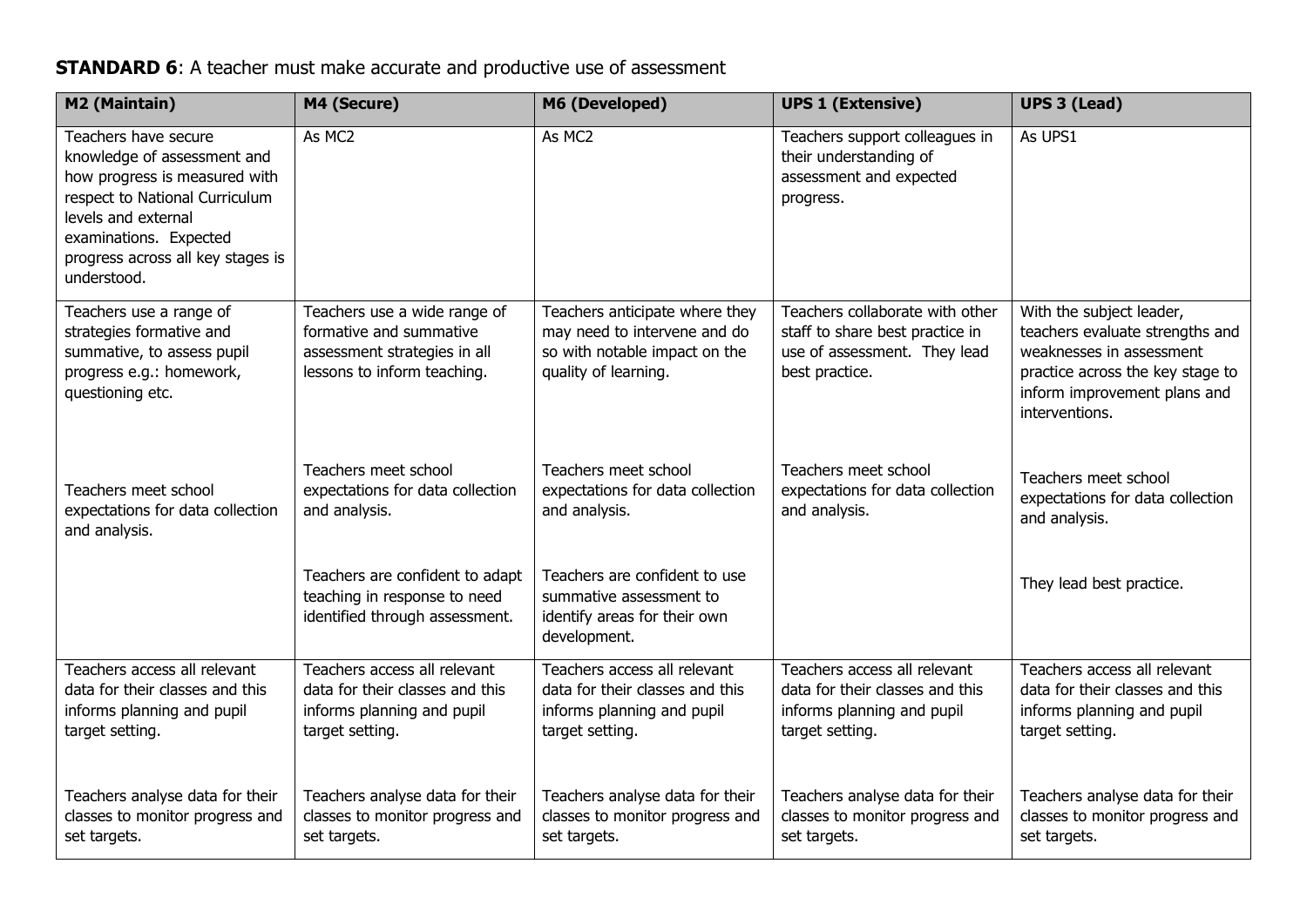| Teachers develop strategies to | Teachers develop strategies to | Teachers develop strategies to                                                                                                    | Teachers develop strategies to                                                                   | Teachers develop strategies to                                                                                                                                     |
|--------------------------------|--------------------------------|-----------------------------------------------------------------------------------------------------------------------------------|--------------------------------------------------------------------------------------------------|--------------------------------------------------------------------------------------------------------------------------------------------------------------------|
| meet these targets.            | meet these targets.            | meet these targets.                                                                                                               | meet these targets.                                                                              | meet these targets.                                                                                                                                                |
|                                |                                | Teachers identify progress<br>trends within their classes i.e.:<br>EAL, EMA, SEN, G & T and plan<br>to move these groups forward. | Be aware of trends across<br>school i.e.: G & T, set targets<br>and plan strategies accordingly. | Teachers conduct analysis of<br>data to assess pupil progress;<br>identify and lead interventions<br>to improve progress for a<br>particular group/cohort/subject. |
|                                |                                |                                                                                                                                   | Provide relevant reports.                                                                        | Provide relevant reports.                                                                                                                                          |
| Teachers follow the school     | Teachers follow the school     | Teachers follow the school                                                                                                        | Teachers follow the school                                                                       | Teachers follow the school                                                                                                                                         |
| Marking & Feedback, and        | Marking & Feedback, and        | Marking & Feedback, and                                                                                                           | Marking & Feedback, and                                                                          | Marking & Feedback, and                                                                                                                                            |
| Assessment policies.           | Assessment policies.           | Assessment policies.                                                                                                              | Assessment policies.                                                                             | Assessment policies.                                                                                                                                               |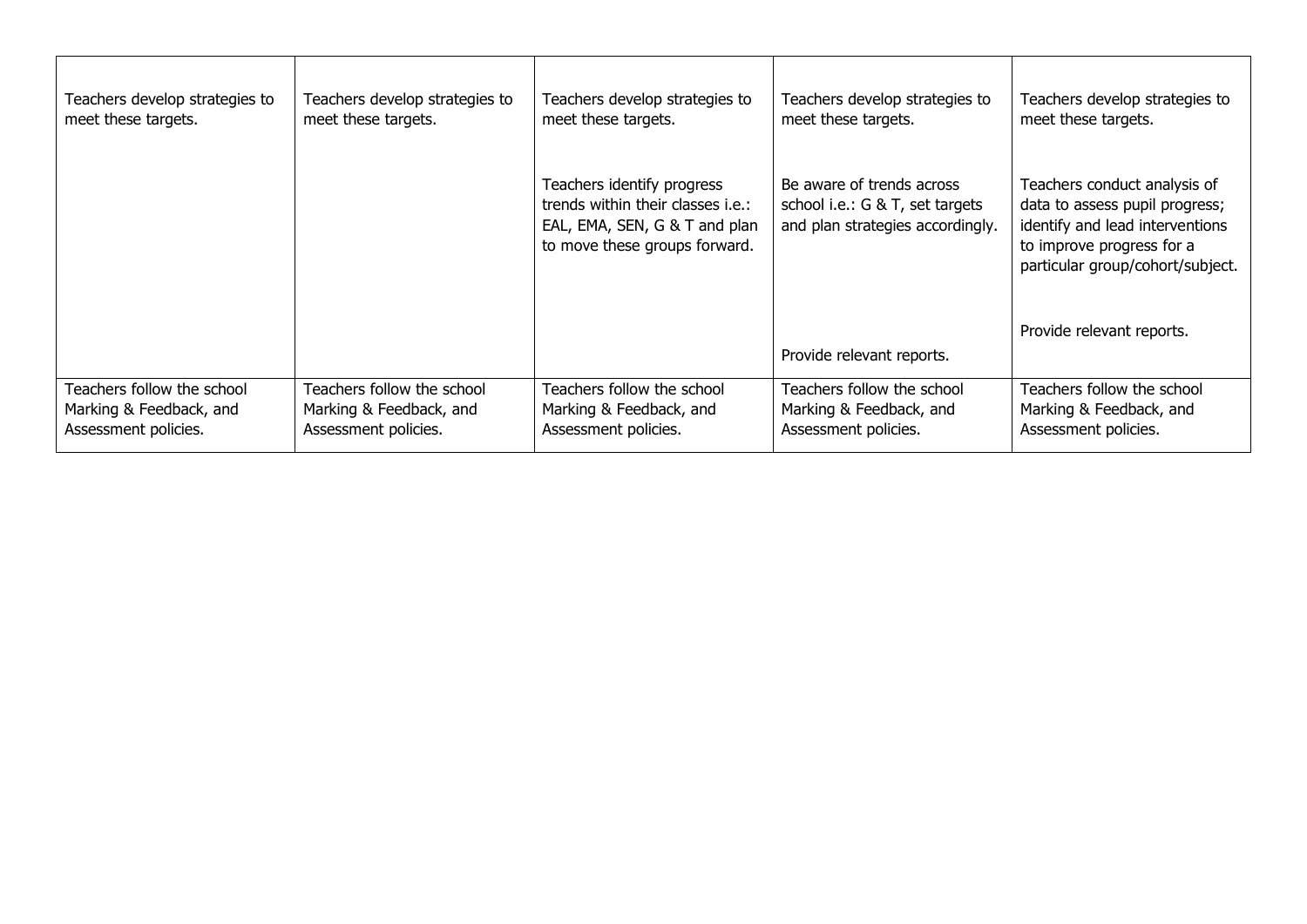## **STANDARD 7:** A teacher must manage behaviour effectively to ensure a good and safe learning environment

| M2 (Maintain)                                                                                                                                                   | M4 (Secure)                                                                                                                                                                                                   | M6 (Developed)                                                                                                                                        | <b>UPS 1 (Extensive)</b>                                                                                                                                         | <b>UPS 3 (Lead)</b>                                                                                                                                                                                  |
|-----------------------------------------------------------------------------------------------------------------------------------------------------------------|---------------------------------------------------------------------------------------------------------------------------------------------------------------------------------------------------------------|-------------------------------------------------------------------------------------------------------------------------------------------------------|------------------------------------------------------------------------------------------------------------------------------------------------------------------|------------------------------------------------------------------------------------------------------------------------------------------------------------------------------------------------------|
| Teachers follow the school's<br>expectations for behaviour and<br>procedures within lessons.<br>They support school's<br>expectations outside the<br>classroom. | Teachers demonstrate clear,<br>explicit expectations and<br>procedures through modelling<br>appropriate behaviours in and<br>outside of the classroom that<br>reflect the school's expectations<br>and ethos. | Teachers show a level of<br>responsibility for, and act upon,<br>school-wide behaviour.<br>Expectations and procedures<br>are evident and championed. | Teachers provide support and<br>advice to others within the<br>school with behaviour<br>management.                                                              | Teachers monitor the<br>effectiveness of aspects of<br>behaviour management, joining<br>discussions to evaluate future<br>needs.                                                                     |
| Safeguarding, health & safety<br>policies are followed by all.                                                                                                  | Safeguarding, health & safety<br>policies are followed by all.                                                                                                                                                | Safeguarding, health & safety<br>policies are followed by all.                                                                                        | Safeguarding, health & safety<br>policies are followed by all.                                                                                                   | Safeguarding, health & safety<br>policies are followed by all.                                                                                                                                       |
| Teachers use clear and<br>consistent strategies to ensure<br>appropriate behaviours.                                                                            | Teachers use a wide range of<br>behavioural strategies to ensure<br>good behaviour.                                                                                                                           | Teachers begin to support the<br>delivery of behaviour strategies<br>with peers.<br>Mentor and support on<br>behaviour strategies.                    | Teachers monitor, maintain and<br>support the high expectations of<br>appropriate behaviours<br>throughout school.                                               | Teachers monitor, maintain and<br>support the high expectations of<br>appropriate behaviour to the<br>whole school community. Every<br>opportunity is taken to underpin<br>the school ethos.         |
| Teachers effectively manage to<br>create a secure environment<br>which fosters engagement with<br>learning.                                                     | Teachers show a variety of<br>techniques within a secure<br>environment to increase pupil<br>participation.                                                                                                   | Teachers manage behaviour<br>flexibly and confidently to<br>maximise participation within<br>the secure environment they<br>create.                   | Teachers model for other staff,<br>the delivery of appropriate and<br>positive behavioural strategies<br>which improve pupils'<br>engagement with their learning | Teachers engage in discussions<br>and working parties to see that<br>procedures and strategies<br>continue to effectively meet the<br>need for improving behaviour<br>and engagements with learning. |
| Teachers foster good<br>professional relationships with<br>pupils.                                                                                              | As MC2                                                                                                                                                                                                        | As MC2                                                                                                                                                | As MC2                                                                                                                                                           | As MC2                                                                                                                                                                                               |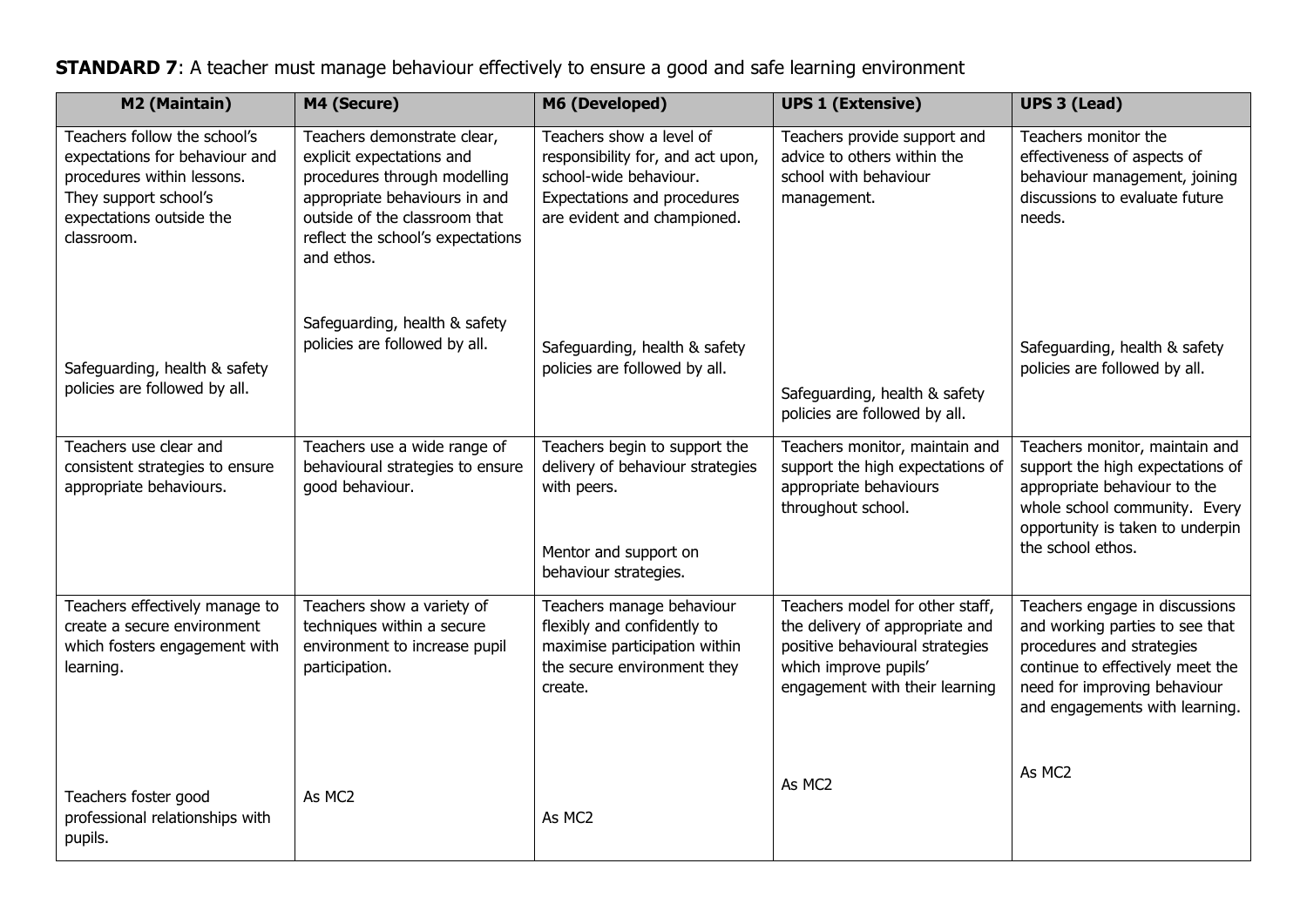### **STANDARD 8**: A teacher must fulfil wider professional responsibilities.

| M2 (Maintain)                                                                                                                                                                                                                       | M4 (Secure)                                                                                                                                                                                                                               | M6 (Developed)                                                                                                                                                    | <b>UPS 1 (Extensive)</b>                                                                                                                                                    | <b>UPS 3 (Lead)</b>                                                                                                                                                                              |
|-------------------------------------------------------------------------------------------------------------------------------------------------------------------------------------------------------------------------------------|-------------------------------------------------------------------------------------------------------------------------------------------------------------------------------------------------------------------------------------------|-------------------------------------------------------------------------------------------------------------------------------------------------------------------|-----------------------------------------------------------------------------------------------------------------------------------------------------------------------------|--------------------------------------------------------------------------------------------------------------------------------------------------------------------------------------------------|
| Teachers take responsibility for<br>planning and leading external<br>trips.                                                                                                                                                         | Teacher confidently executes all<br>mentor duties with support<br>required.                                                                                                                                                               | Teacher confidently executes all<br>mentor/coaching duties.                                                                                                       | Teachers support others to<br>undertake mentor/coaching<br>duties.                                                                                                          | Teachers support others to<br>undertake mentor/coaching<br>duties.                                                                                                                               |
| Teachers engage in extra-<br>curricular activities                                                                                                                                                                                  | Teachers take responsibility for<br>planning and leading external<br>trips.                                                                                                                                                               | Teachers take responsibility for<br>planning and leading external<br>trips.                                                                                       | Teachers support others across<br>the key stage for planning and<br>leading external trips.                                                                                 | Teachers support others across<br>the key stage for planning and<br>leading external trips.                                                                                                      |
|                                                                                                                                                                                                                                     |                                                                                                                                                                                                                                           | Teacher supports activities in<br>school, which develop whole<br>school focus.                                                                                    | Teachers support external trips<br>or links with the community.                                                                                                             | Teachers actively seek positive<br>links with the local community,<br>leading initiatives that support<br>this.                                                                                  |
|                                                                                                                                                                                                                                     | Teacher engages in extra-<br>curricular activities.                                                                                                                                                                                       | Teacher engages in extra-<br>curricular activities.                                                                                                               | Teacher leads in extra-curricular<br>activities.                                                                                                                            | Teacher leads in extra-curricular<br>activities.                                                                                                                                                 |
| Teachers attend all scheduled<br>meetings and act on the<br>decisions/requests made at a<br>key stage and whole school<br>level. They recognise their own<br>weakness and draw on advice<br>and specialist support as<br>necessary. | Teachers attend all scheduled<br>meetings and act accordingly.<br>They have the confidence to<br>contribute positively to<br>discussions at these meetings.<br>They continue to draw on<br>advice and specialist support as<br>necessary. | Teachers support other<br>members of the department to<br>act upon decisions/actions<br>agreed at all the meetings.                                               | Teachers take an active part in<br>scheduled meetings and<br>volunteer to be part of working<br>parties addressing a school<br>focus or development.                        | Teachers take an active part in<br>scheduled meetings and<br>volunteer to lead working<br>parties addressing a school<br>focus or development.                                                   |
| Teachers are aware of pupils'<br>needs; they communicate with<br>support staff when required.                                                                                                                                       | Teachers develop personal<br>knowledge of strategies to use<br>with a variety of pupils' needs.<br>They set clear targets in<br>collaboration with support staff.                                                                         | Demonstrate a thorough<br>knowledge of individual pupils'<br>learning needs and collaborate<br>with support staff within the key<br>stage to ensure they are met. | Demonstrate a thorough<br>knowledge of individual pupils'<br>learning needs and collaborate<br>with/mentor support staff within<br>the key stage to ensure they<br>are met. | Demonstrate a thorough<br>knowledge of individual pupils'<br>learning needs and collaborate<br>with/mentor support staff within<br>the key stage or across the<br>school to ensure they are met. |